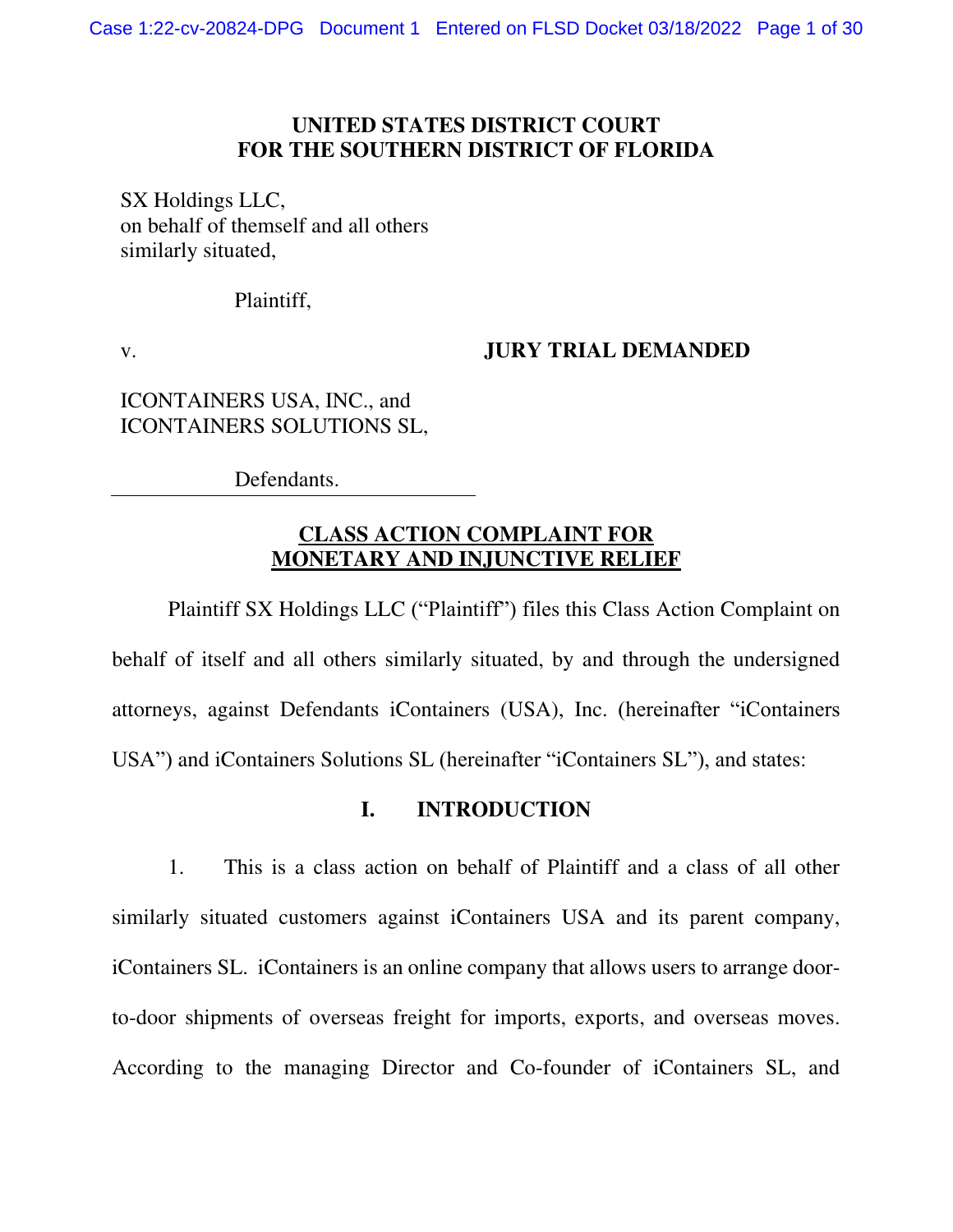President of iContainers USA, Carlos Hernandez ("Hernandez"), Defendants' online service is "like what FedEx does with letters and packages…saying that customers don't need to hire a shipping broker or another intermediary to manage logistics." It was further described by its leadership as the "world's first freight forwarder to ever provide all their services completely online, a one stop B2B and B2C platform for pickups, delivery, customs, international freight, insurance and door to door shipment options."<sup>1</sup> Customers are recognized to use iContainers as if it were the "Expedia" of freight shipping in that they enter the details of their business, the company provides a quote, and the customer believes that this quote to be accurate and to not change later in the course of business.<sup>2</sup>

2. On their website, icontainers.com, Defendants claim that the company is "Fueling the future of ocean freight" and they tout their "door to door" shipping services, which they explain means they provide "All-inclusive shipping rates", and they leave no doubt that what "all inclusive" means:

<sup>&</sup>lt;sup>1</sup> [https://www.worldcityweb.com/freight-forwarder-icontainers-starts-door-to-door-u-s-spain](https://www.worldcityweb.com/freight-forwarder-icontainers-starts-door-to-door-u-s-spain-service)[service](https://www.worldcityweb.com/freight-forwarder-icontainers-starts-door-to-door-u-s-spain-service) 

<sup>&</sup>lt;sup>2</sup> [https://techcrunch.com/2016/06/07/icontainers-expedia-for-transporting-freight-internationally](https://techcrunch.com/2016/06/07/icontainers-expedia-for-transporting-freight-internationally-raises-6-7-million/?guccounter=1&guce_referrer=aHR0cHM6Ly93d3cuZ29vZ2xlLmNvbS8&guce_referrer_sig=AQAAAGeCLQYHtX2LUcRmZhstV37NF1jBaJOlEC99fNRcRnl50OIoJbwnvGfxtXN9Lmqn3WmalTFQnCC7EdDm44BdNSMeh5G22ufOk0XdVnU2AxvW-4uzex9JSaK7OBlFXgpsvmtYu2XSl8xeESwhB5dl96iwXJtL2Ck2MXtS5gT2ky_a)[raises-6-7-](https://techcrunch.com/2016/06/07/icontainers-expedia-for-transporting-freight-internationally-raises-6-7-million/?guccounter=1&guce_referrer=aHR0cHM6Ly93d3cuZ29vZ2xlLmNvbS8&guce_referrer_sig=AQAAAGeCLQYHtX2LUcRmZhstV37NF1jBaJOlEC99fNRcRnl50OIoJbwnvGfxtXN9Lmqn3WmalTFQnCC7EdDm44BdNSMeh5G22ufOk0XdVnU2AxvW-4uzex9JSaK7OBlFXgpsvmtYu2XSl8xeESwhB5dl96iwXJtL2Ck2MXtS5gT2ky_a)

[million/?guccounter=1&guce\\_referrer=aHR0cHM6Ly93d3cuZ29vZ2xlLmNvbS8&guce\\_referre](https://techcrunch.com/2016/06/07/icontainers-expedia-for-transporting-freight-internationally-raises-6-7-million/?guccounter=1&guce_referrer=aHR0cHM6Ly93d3cuZ29vZ2xlLmNvbS8&guce_referrer_sig=AQAAAGeCLQYHtX2LUcRmZhstV37NF1jBaJOlEC99fNRcRnl50OIoJbwnvGfxtXN9Lmqn3WmalTFQnCC7EdDm44BdNSMeh5G22ufOk0XdVnU2AxvW-4uzex9JSaK7OBlFXgpsvmtYu2XSl8xeESwhB5dl96iwXJtL2Ck2MXtS5gT2ky_a) [r\\_sig=AQAAAGeCLQYHtX2LUcRmZhstV37NF1jBaJOlEC99fNRcRnl50OIoJbwnvGfxtXN9](https://techcrunch.com/2016/06/07/icontainers-expedia-for-transporting-freight-internationally-raises-6-7-million/?guccounter=1&guce_referrer=aHR0cHM6Ly93d3cuZ29vZ2xlLmNvbS8&guce_referrer_sig=AQAAAGeCLQYHtX2LUcRmZhstV37NF1jBaJOlEC99fNRcRnl50OIoJbwnvGfxtXN9Lmqn3WmalTFQnCC7EdDm44BdNSMeh5G22ufOk0XdVnU2AxvW-4uzex9JSaK7OBlFXgpsvmtYu2XSl8xeESwhB5dl96iwXJtL2Ck2MXtS5gT2ky_a) [Lmqn3WmalTFQnCC7EdDm44BdNSMeh5G22ufOk0XdVnU2AxvW-](https://techcrunch.com/2016/06/07/icontainers-expedia-for-transporting-freight-internationally-raises-6-7-million/?guccounter=1&guce_referrer=aHR0cHM6Ly93d3cuZ29vZ2xlLmNvbS8&guce_referrer_sig=AQAAAGeCLQYHtX2LUcRmZhstV37NF1jBaJOlEC99fNRcRnl50OIoJbwnvGfxtXN9Lmqn3WmalTFQnCC7EdDm44BdNSMeh5G22ufOk0XdVnU2AxvW-4uzex9JSaK7OBlFXgpsvmtYu2XSl8xeESwhB5dl96iwXJtL2Ck2MXtS5gT2ky_a)[4uzex9JSaK7OBlFXgpsvmtYu2XSl8xeESwhB5dl96iwXJtL2Ck2MXtS5gT2ky\\_a](https://techcrunch.com/2016/06/07/icontainers-expedia-for-transporting-freight-internationally-raises-6-7-million/?guccounter=1&guce_referrer=aHR0cHM6Ly93d3cuZ29vZ2xlLmNvbS8&guce_referrer_sig=AQAAAGeCLQYHtX2LUcRmZhstV37NF1jBaJOlEC99fNRcRnl50OIoJbwnvGfxtXN9Lmqn3WmalTFQnCC7EdDm44BdNSMeh5G22ufOk0XdVnU2AxvW-4uzex9JSaK7OBlFXgpsvmtYu2XSl8xeESwhB5dl96iwXJtL2Ck2MXtS5gT2ky_a)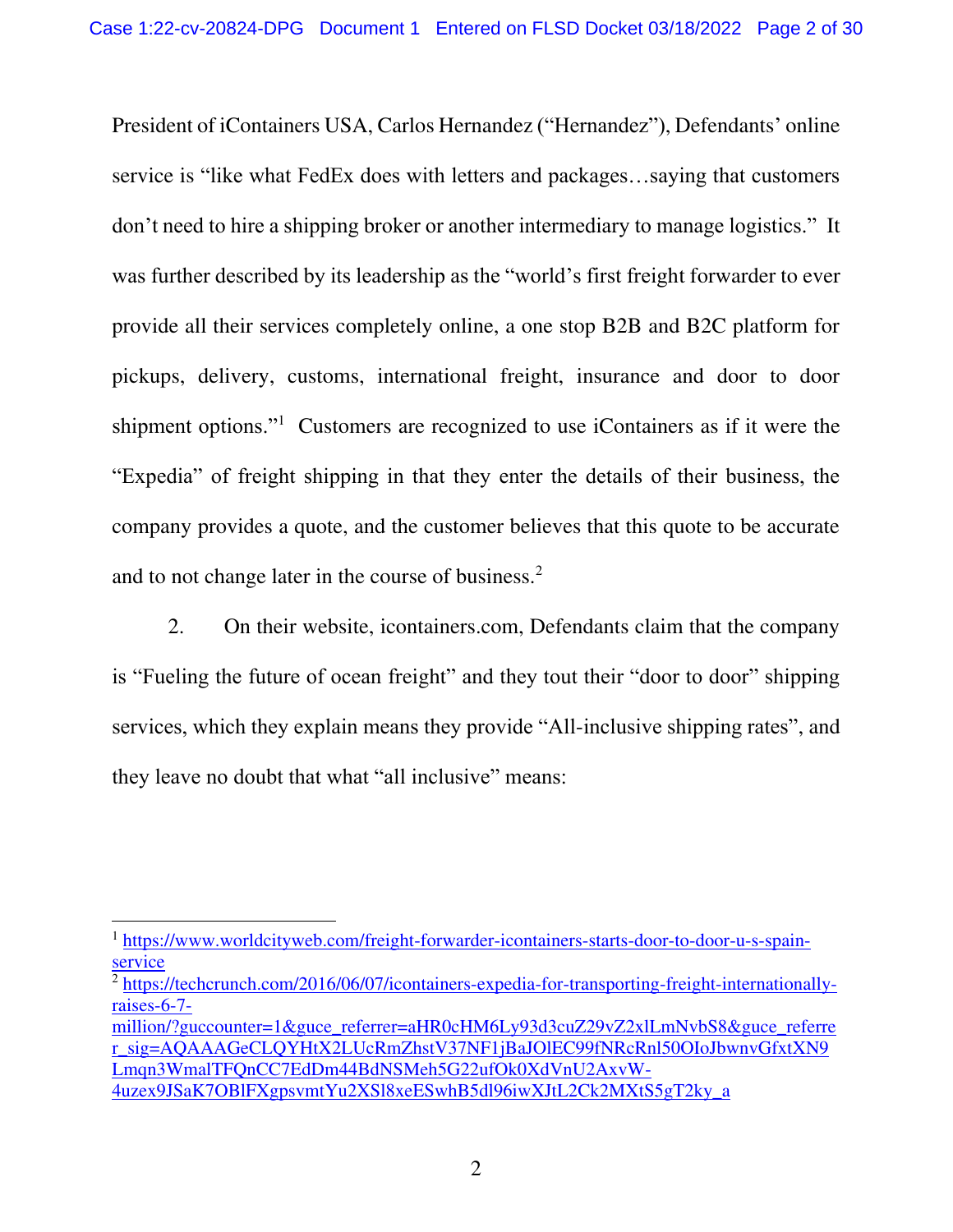#### All-inclusive door-to-door shipping rates

Our door-to-door shipping service covers all the steps required for shipping cargo from origin to destination:



Goods collection from an indicated address to delivery at port of origin.



Ocean freight shipping from port of origin to port of destination.



**Customs** Customs clearance at both port of origin and port of destination.



**Delivery** Cargo delivery from destination port to indicated final address.



**Ground transport** All ground transportation expenses at origin and destination.



Local and cargo handling costs at both origin and destination ports.



Ocean freight and surcharges.



**Customs clearance fees** All customs clearance fees (excluding applicable duties and taxes).



**Documentation** Costs of documentation management and delivery.

[https://www.icontainers.com/ocean-freight/what-is-door-to-door/.](https://www.icontainers.com/ocean-freight/what-is-door-to-door/)

3. Hernandez has also stated that the technology was developed "to simplify the reservation process of overseas shipping while eliminating hidden charges and bringing transparency to the shipping industry."<sup>3</sup> In practice, iContainers does the exact opposite.

4. To all intents and purposes, Defendants lured Plaintiff using a "bait and surcharge" practice. What this entails is that, notwithstanding the supposedly "all inclusive" rates, Defendants offer an attractive price to gain a customer's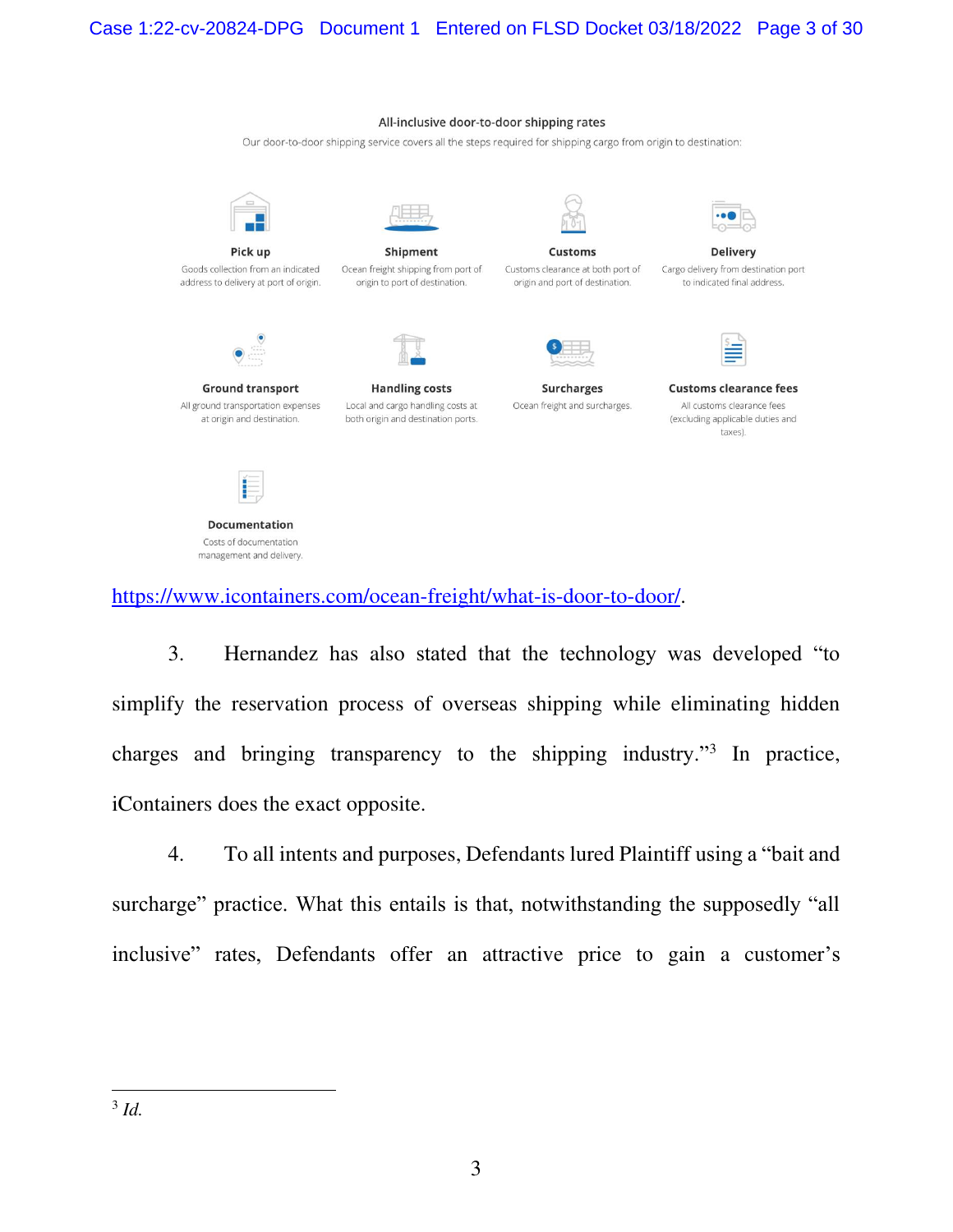commitment and then keep adding "unexpected" fees after customers have entered into a contract.<sup>4</sup>

5. Specifically, in December 2020, Plaintiff contracted with Defendants to have them arrange to handle a small shipment of construction materials from China to Washington D.C. after receiving an all-encompassing quote from iContainers for \$811.95. Plaintiff agreed to this price. In addition, pursuant to the terms stated by iContainers, the goods were estimated to depart from China by December 22<sup>nd</sup>, 2020 and arrive to Washington D.C. on January 19<sup>th</sup>, 2021. Once Defendants took possession of the construction materials in China, Defendants demanded additional payments for additional charges in excess of this quoted price and demanded separate charges for items that it previously represented were included in this Booking. Throughout the process, once Plaintiff's shipment was in Defendants' possession and control, Defendants held Plaintiff's cargo hostage until Plaintiff paid Defendants' new separate, and hence "ransom," charges.

6. Ultimately, Plaintiff ended up paying more than double the contracted price in order to get Defendants to deliver its shipment to its final destination in Washington, D.C. Furthermore, the goods arrived approximately one month after they were contracted to arrive, on February  $12<sup>th</sup>$ ,  $2021$ , causing Plaintiff economic injury.

<sup>4</sup> <https://hbr.org/2019/02/its-time-to-ban-hidden-fees>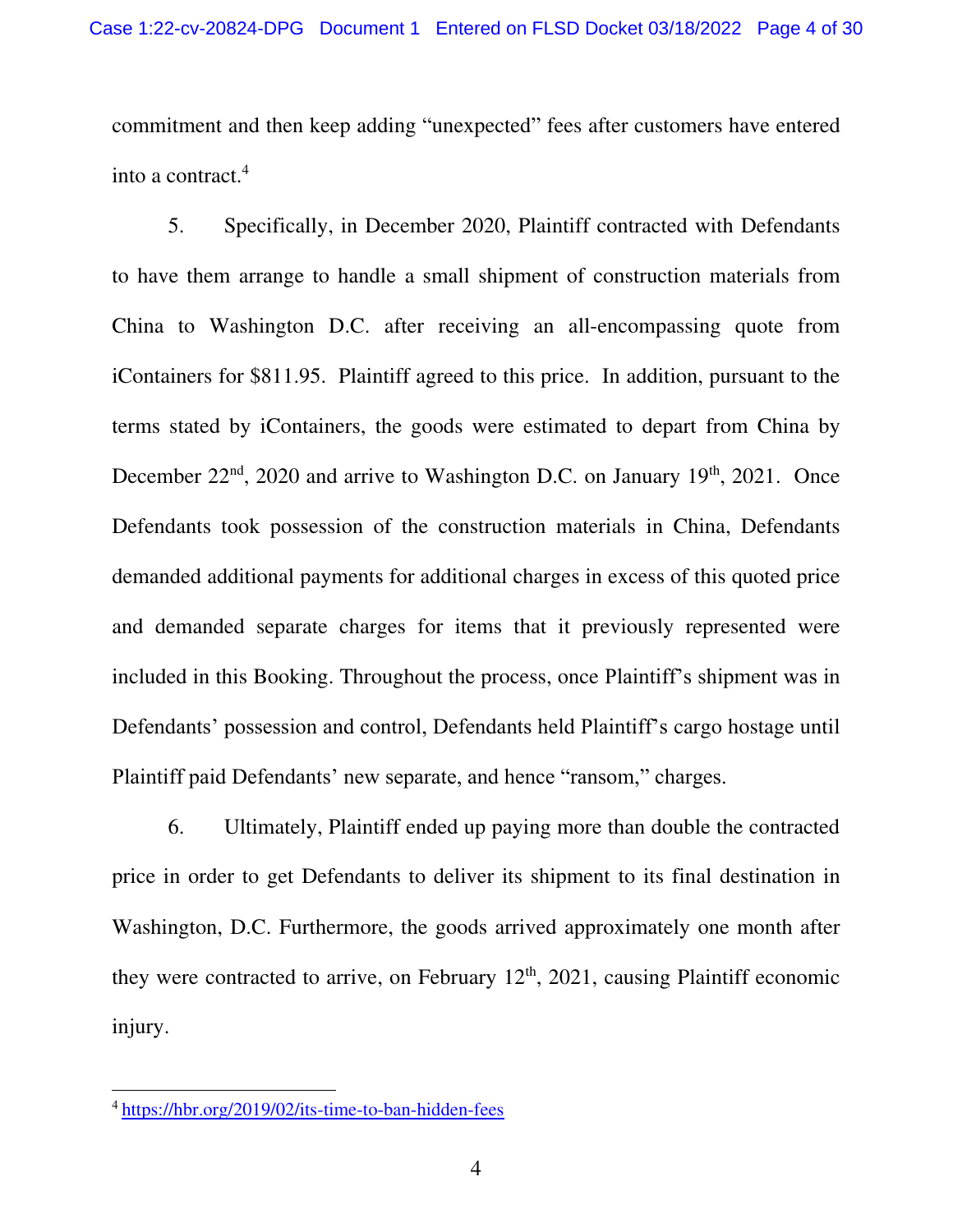7. Plaintiff is not alone. As set forth below, Defendants' "bait and surcharge" scheme is part of their *modus operandi* – it is their pattern and practice. Accordingly, this case can, and should, proceed as a class action.

## **JURISDICTION AND VENUE**

8. The Court has jurisdiction over this action pursuant to the Class Action Fairness Act 28 U.S.C. § 1332(d), because there are believed to be at least 100 Class members in the proposed Class; the combined claims of proposed Class members exceed \$5,000,000, exclusive of interest and costs; the Plaintiff is domiciled in Los Angeles, California; and Defendant iContainers SL conducts business in the United States through and from iContainers USA's principal place of business in the United States located in Miami-Dade County, and throughout the State of Florida and the United States.

9. iContainers SL is headquartered in Barcelona, Spain and conducts its business in the United States through iContainers USA. Hernandez is both a Managing Director and Co-Founder of iContainers SL and President of iContainers USA. The services of both iContainers SL and iContainers USA are made available through a single website: [www.icontainers.com.](http://www.icontainers.com/) As these entities are operated, and provided the contracted for services, in unison, iContainers SL has sufficient contacts in this District for this Court to exercise jurisdiction over it. It has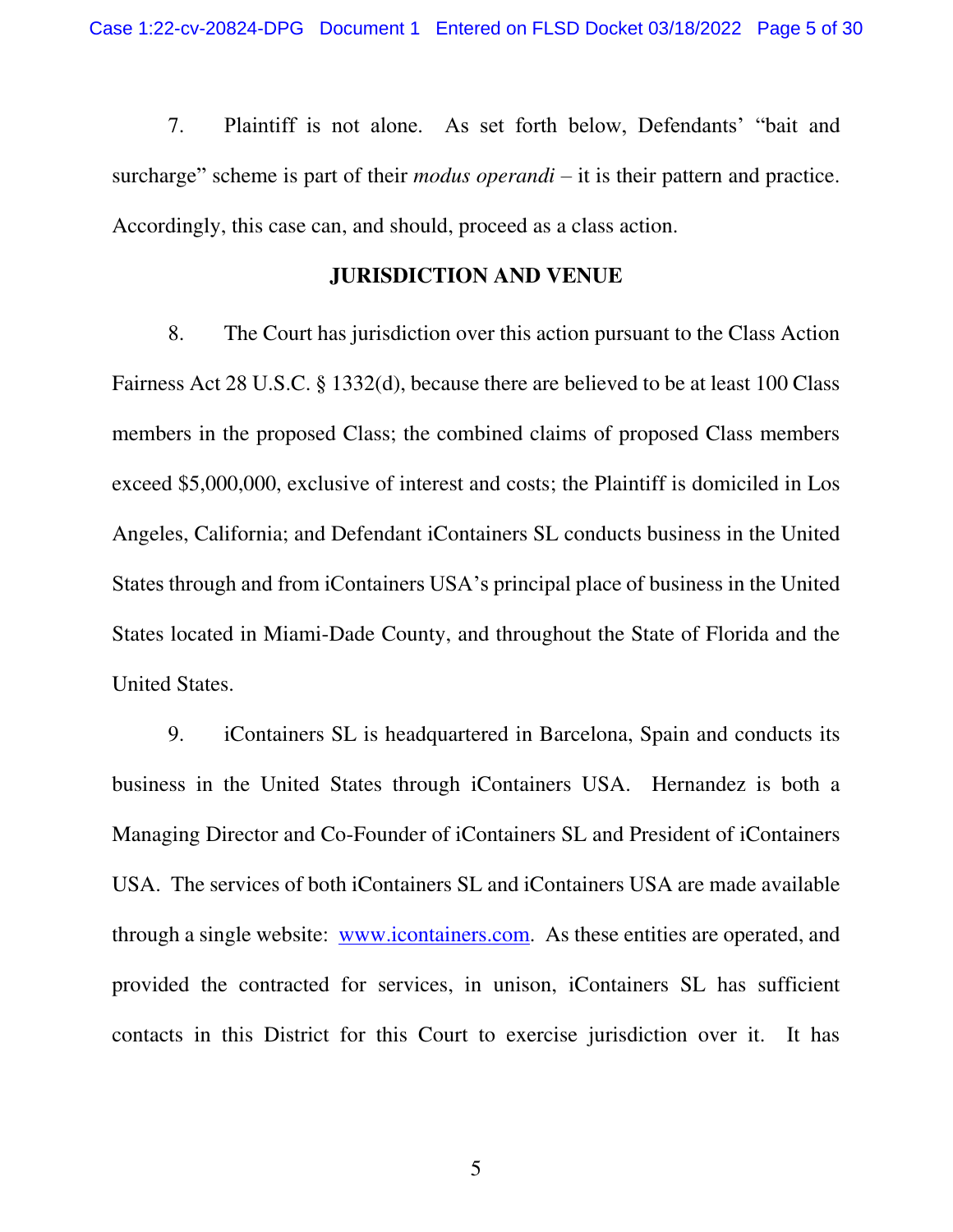purposefully availed itself of the privilege of conducting activities within Florida and the United States, and thus has invoked the benefits and protections of their laws.

#### **PARTIES**

10. Plaintiff, SX Holdings LLC, a limited liability company, is an import and export company located in Los Angeles, California. Plaintiff is an importer and wholesaler of ceramic and natural stone products such as tiling, wall paneling and countertops used in residential and commercial building construction. It purchases materials from abroad and believed that using Defendants' services, as advertised and promised, would have aided its business. Plaintiff would have continued to use such services if they were provided in the manner so promised.

11. Defendant, iContainers USA is the entity through which iContainers SL conducts its operations in the United States. iContainers USA is registered as a Foreign For-Profit Corporation with the Florida Division of Corporations and has its sole place of business in Miami, Florida.

12. Defendant, iContainers SL is a Spanish corporation whose address is C/ Diputació 180, 50° 08011, Barcelona, Spain.

13. Defendant iContainers USA is located at 1400 Biscayne Center Blvd. #208, Miami, FL, 33132. iContainers USA is also a licensed US ocean freight forwarding company and a non-vessel operating common carrier (NVOCC). A freight forwarder is engaged in all modes of transportation including international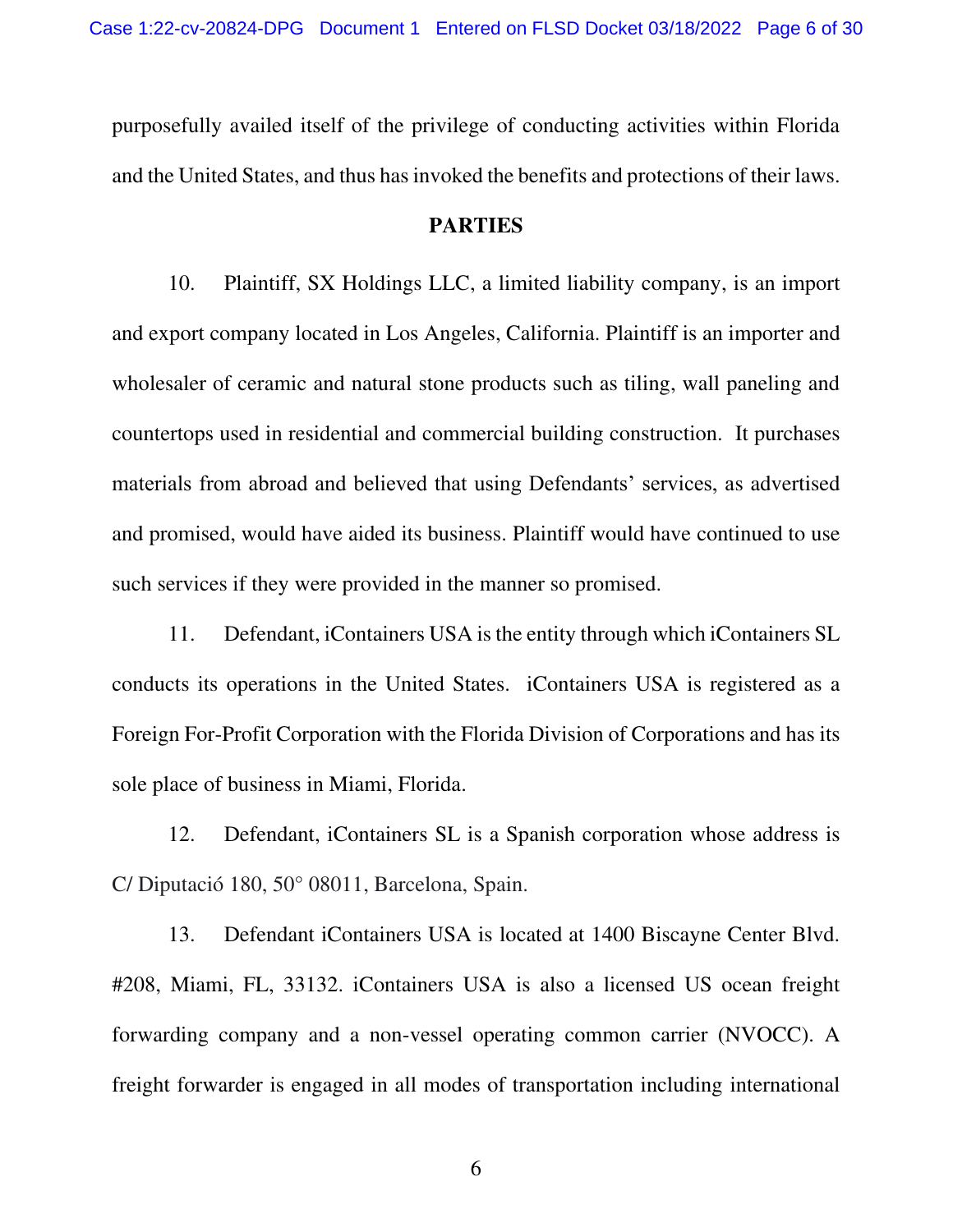and domestic loads. It is involved with the client from arranging the shipment, preparing documentation, customs clearance, warehousing and delivery, all critical parts to provide service to the supply chain on behalf of the client. A NVOCC is an ocean "carrier" that does not have their own ships. Instead, it leases space from ocean carriers on its customer's behalf. A company must be a freight forwarder to be an NVOCC in order to incorporate ocean logistics into their service of offerings. In this transaction, Defendants had the responsibility to arrange for the transport of Plaintiff's cargo and move it through the supply chain to Plaintiff's specified destination. They were also Plaintiff's "carrier" for liability purposes.

14. Items that affect the costs of freight forwarding are the type of transportation (whether by land or sea), distance and destination, cargo weight and volume, value of goods, types of goods, and freight forwarder charges and fees. When their services are booked, freight forwarding companies like the Defendants then provide a price breakdown for moving goods based on these factors.

#### **FACTUAL ALLEGATIONS**

15. On November 23rd, 2020, Plaintiff received a request for building samples from a client in Washington D.C. Plaintiff needed to arrange transportation for these building materials which were manufactured in China to be delivered in Washington, D.C. This was a small order and did not require a full container (FCL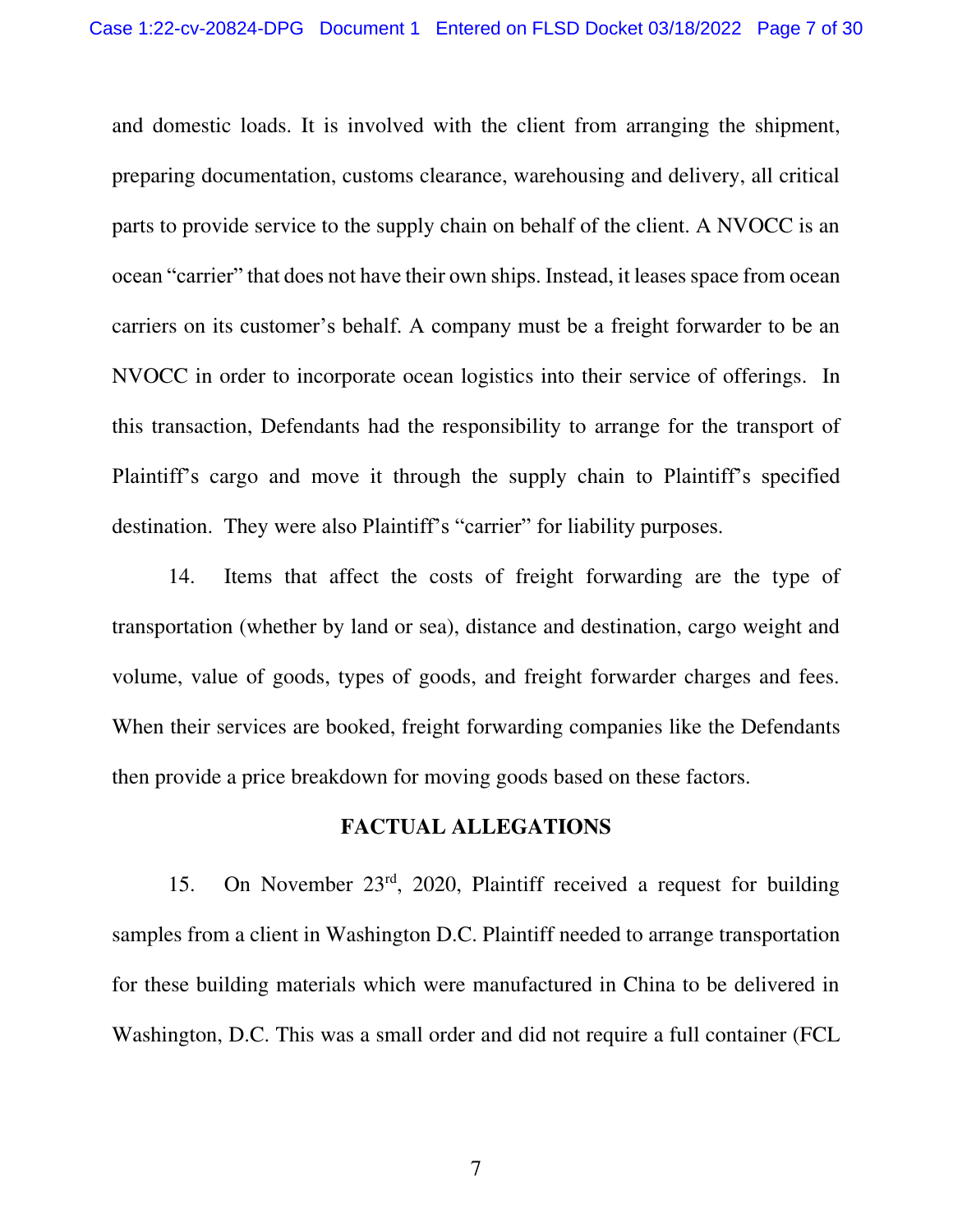(full container load)) but rather, a shared shipping container, which is termed in the industry as (LCL (less than container load) service.

16. On December  $2<sup>nd</sup>$ , 2020, Plaintiff arranged for the freight shipment with iContainers based upon a price provided and quoted by Defendants that was \$811.95 with a quoted delivery date of January  $19<sup>th</sup>$ ,  $2021$ . This price and delivery date was based on an agreement to ship from the port of Xiamen, China to the port of Baltimore and then by truck to a construction site in Washington D.C.

17. In actuality, the quoted price was not based on any reasonable commercial estimate, as Defendants knew or should have known. Rather, this was the "bait" part of their "bait and surcharge" scheme.

18. On December 8<sup>th</sup>, Defendants notified Plaintiff that his goods would not be shipped until December  $21<sup>st</sup>$  (even though there had been discussions after December 2<sup>nd</sup> about an earlier date).

19. On December 18<sup>th</sup>, Plaintiff checked with Defendants as to the status of the cargo and learned that the goods were "in port" and ready for loading. Defendants confirmed everything was on schedule.

20. Subsequent to the confirmation that everything was on schedule, Defendants sent Plaintiff an e-mail and voicemail asking Plaintiff if it had its own broker to handle customs. The booking agreement Plaintiff entered into with Defendants specified delivery by Defendants to a location in Washington, D.C. after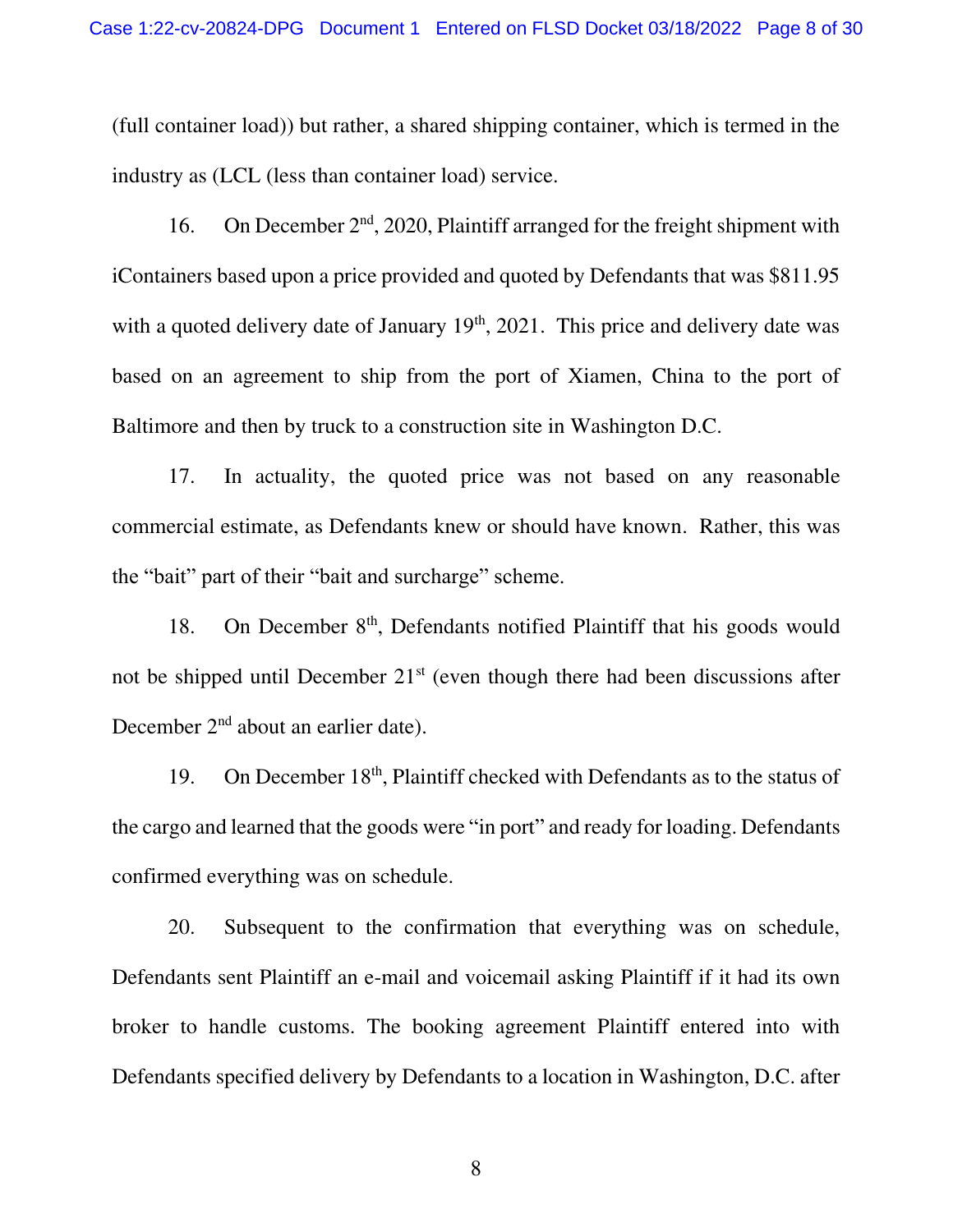shipment to the port in Baltimore. This was based upon Defendants representation on its website that its "Door-to-Door Shipping Rates" included "Custom Clearance Fees" (see paragraph 2 above) as well as standard custom in the international shipping business. Plaintiff reasonably believed that a broker for customs (if one were even needed, and quite often one is not) was part of the services included in the agreement. Defendants then offered to "take care of customs" for Plaintiff but did not state that there would be additional fees for the service.

21. On December 21<sup>st</sup>, Plaintiff provided the Defendants with all the information needed for customs.

22. On January 4<sup>th</sup>, Defendants provided the cargo's sea-freight tracking number to Plaintiff.

23. On January 8<sup>th</sup>, Plaintiff paid the Defendants \$811.95 through wiretransfer.

24. On January 18<sup>th</sup>, Defendants sent Plaintiff a delayed delivery notice informing Plaintiff that the cargo would not be delivered on the agreed delivery date of January  $19<sup>th</sup>$  but instead would be delivered on January  $28<sup>th</sup>$ .

25. On January  $21<sup>st</sup>$ , Defendants sent Plaintiff an additional invoice for \$710.01 for customs fees, bringing the quoted total from the agreed upon amount from \$811.95 (which had been paid) to \$1,521.96.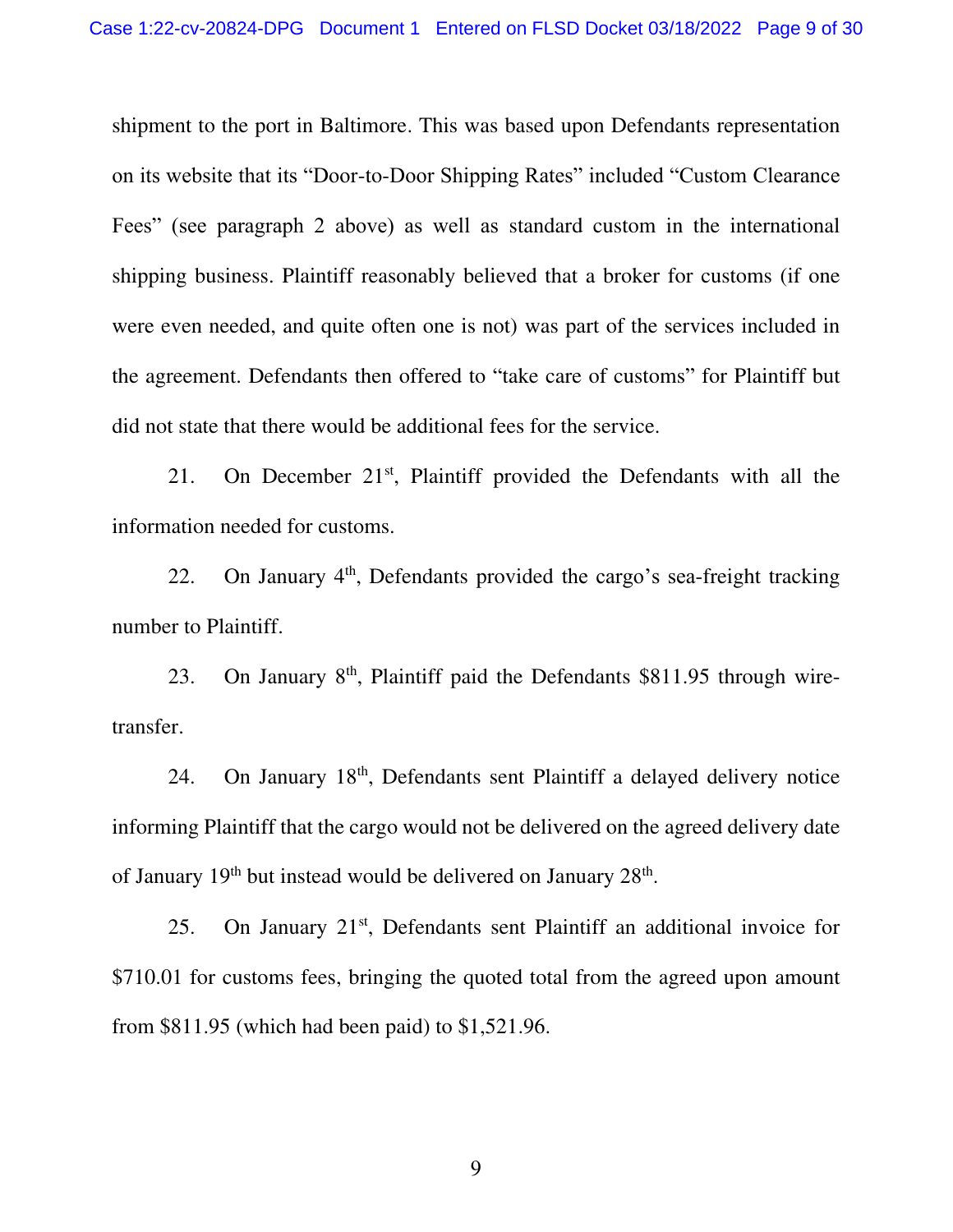26. Greatly concerned about this new, unexpected, and high customs fee surcharge, between January  $22<sup>nd</sup>$  and February 1<sup>st</sup>, Plaintiff and Defendants engaged in communication e-mails regarding it. During those communications, Defendants essentially held Plaintiff's cargo hostage, intentionally delaying delivery of the cargo until Plaintiff acceded to Defendants' coercion and pay the charge.

27. On February 3rd, Plaintiff reluctantly paid Defendants the additional \$710.01 through wire-transfer in order to get the cargo delivered to its destination.

28. On February  $5<sup>th</sup>$ , Defendants confirmed the receipt of funds for \$701.01.

29. On February  $8<sup>th</sup>$ , Plaintiff's cargo was put on land delivery from New York (not Baltimore as had been agreed) to a distribution center in Washington D.C. for delivery to its final destination.

30. On February 11<sup>th</sup>, Defendants asked Plaintiff for even more additional fees – this time \$160.54 for "warehouse" fees, Defendants sent Plaintiff an invoice for \$165.36 for these warehouse fees which included an additional \$4.82 identified as a "PayPal fee".

31. Given the importance of the cargo to Plaintiff's business, Plaintiff had no choice but to pay the fees being essentially extorted from it and reluctantly paid this extra cost.

32. Some few hours after payment, incredibly, Defendants e-mailed Plaintiff stating that none of their truckers could candle the cargo's commodity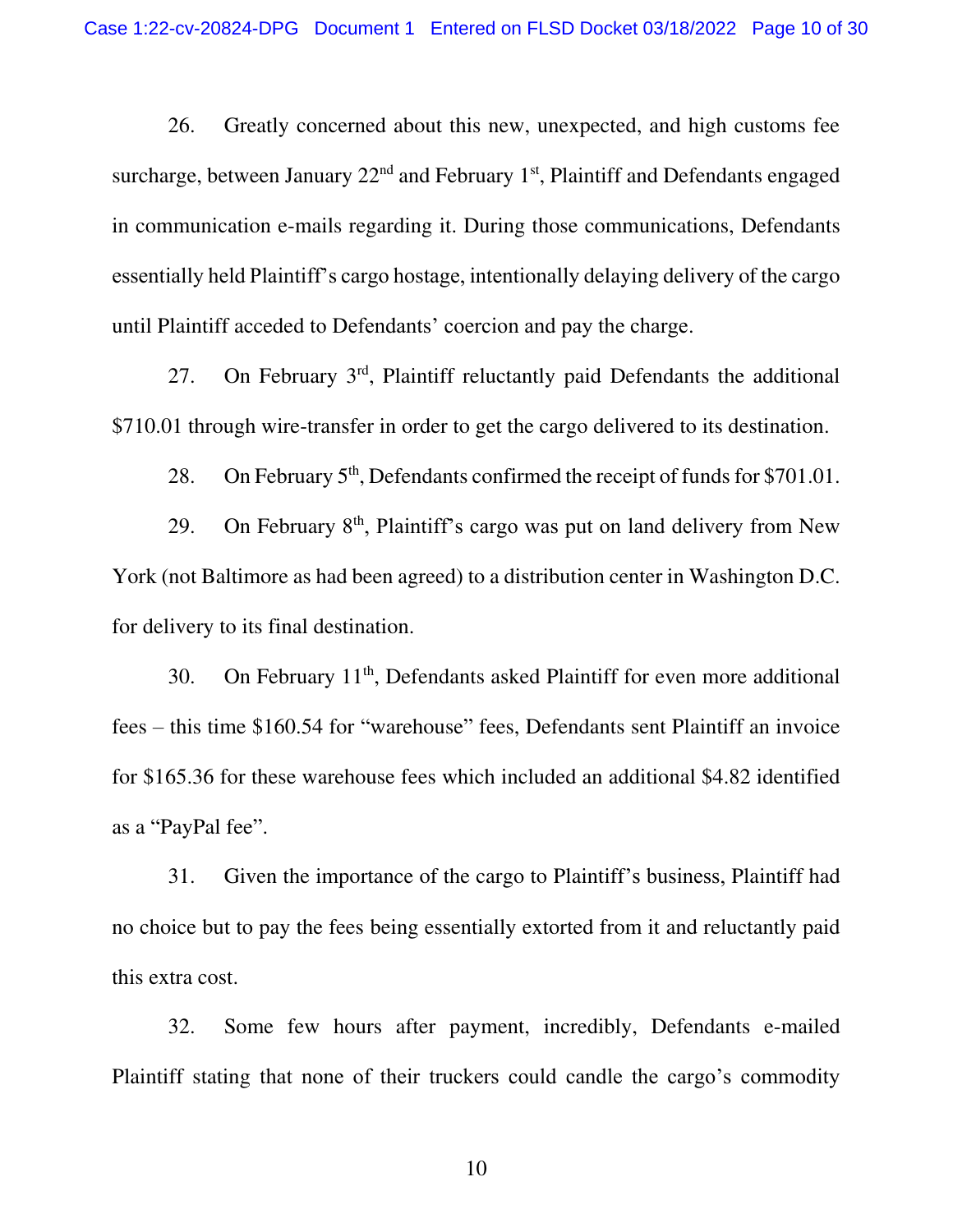(marble) and that Defendants would require another assessment for additional trucking costs resulting in an additional \$234. Yet, Defendants were aware of the cargo's exact weight and size at the time of contracting, as it was on Defendants' December 2<sup>nd</sup> quotation.

33. Again, Plaintiff reluctantly paid the extra costs to ensure the delivery of the important cargo.

34. On February  $12<sup>th</sup>$ , Defendants arranged for the trucker to pick up the cargo from the distribution center in Washington, D.C. Shortly after, Defendants sent Plaintiff an e-mail stating that a "driver assist" would be required – which Plaintiff was informed, meant that the delivery would cost extra because the driver had to actually lift and deliver the product – and that this would cost yet another additional fee of \$150. Plaintiff once again, in protest, reluctantly paid the extra cost to ensure delivery of the cargo.

35. On February  $12<sup>th</sup>$  the goods were ultimately delivered.

36. On February 15th, Defendants sent Plaintiff yet another invoice for an additional \$154.50 (for unspecified services), but Plaintiff disputed and refused to pay the charge.

37. On February 22<sup>nd</sup>, Plaintiff e-mailed Defendants outlining his concern with the entire shipping process and the additional charges being added that were far above the stated price for delivery. Plaintiff asked for a refund of the full difference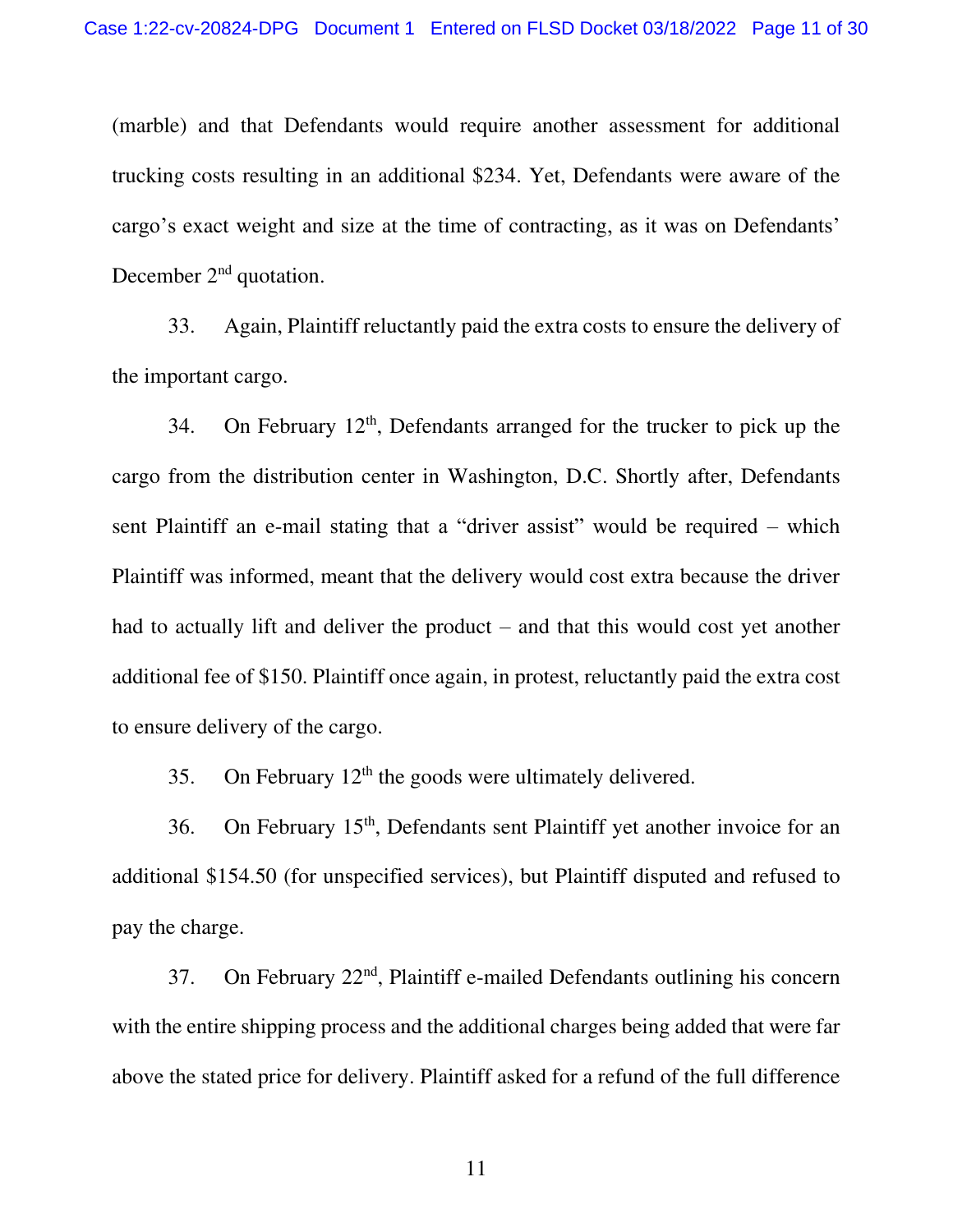that Plaintiff ultimately paid and had contracted to pay in order to get the cargo delivered. Defendants refused and only agreed to drop the last invoice amount of \$154.50, but did not refund any other disputed charges above the stated price.

38. By the end of the ordeal, Plaintiff's cargo was delivered well after the originally quoted date. Plaintiff's experience with Defendants caused Plaintiff to lose business with the company that was expecting the cargo. After two months of delays, Plaintiff's customer became frustrated and decided not to do business with Plaintiff in the future.

39. Plaintiff, in total, incurred charges totaling \$2,082.84, a \$1,263.89 increase from the agreed-upon amount (although, after disputing it, Defendants refunded \$154.50 of the charges to Plaintiff, *see* paragraph 37, above).

40. Defendants did not perform as represented, from the time it issued its quote to Plaintiff, and notwithstanding its contentions that its rates were "all inclusive" and included numerous items (such as customs) for which it later assessed surcharges, it either knew or should have known of all reasonably anticipable expenses. But it intentionally misstated its quotation in order to provide a more attractive/competitive price to get Plaintiff's business. And once it had obtained the business, it was able to coerce Plaintiff into paying additional charges because it literally was able to hold Plaintiff's goods hostage until Plaintiff had to accede.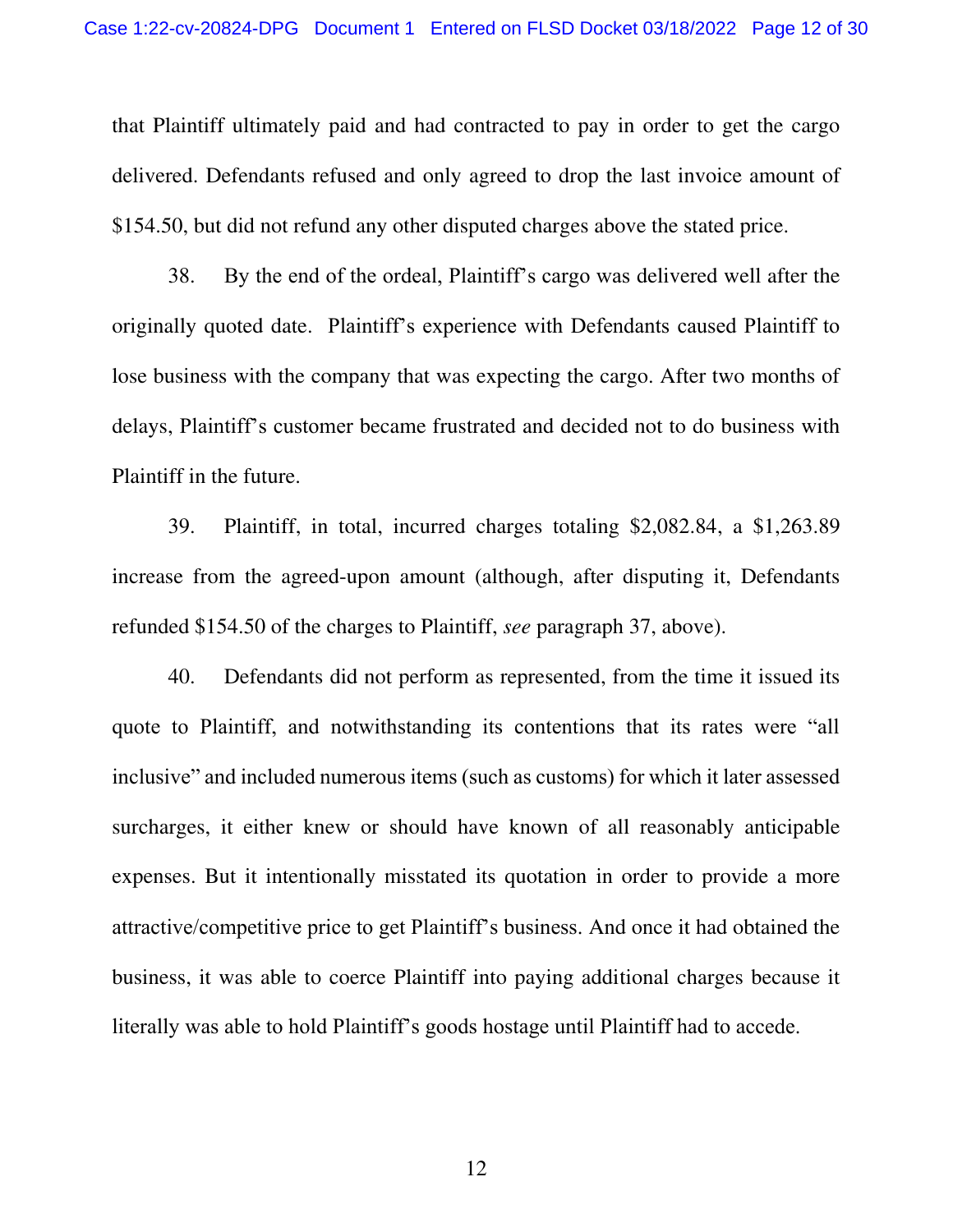41. Plaintiff's experience with Defendants' extortionist practices is not an

isolated incident. Others have complained about their original quotes from iContainers changing drastically during their shipment process. The images below represent customer complaints on BBB and Yelp.

**Complaint Type: Billing/Collection Issues Status: Answered** 

#### 10/29/2018

Charges not as first presented. Originally I was guoted \$991.92 from door (\*\*\*\*\*\*\*) to port \*\*\*\*\*\* plus \$550 for the Destination Agent from port to door in Kobe for 6CBM. A grand total of \$1541.95. When placing the order I was told it would be better to send it to Houston then LA because 1) our belongings would be delayed in LA and 2) that delay might end up costing thousands more the price increased to 1963.34. This turned out to be a lie our belongings ended up going to LA from Houston to be shipped and not from Houston as we were informed. We did pack about 6CBM but once placed on pallets and other measuring systems I am unclear on our belongings became 8.325CBM which increased out price by another \$360. (This I can understand but it would have been nice if they helped us understand how to properly measure first.) Now that our belongings are close to Kobe and I have been in proper contact with the Destination Agent iContainers provided that agent is now asking for at least \$2750 to deliver our belongings from the port. I have found a new agent that will charge \$750 but I need the BOL amended iContainersis refusing to do so and now says I have to pay a handover fee to change agents.

#### **Desired Outcome**

If iContainers will amend the BOL I can accept the loss and will be happy to forgive and forget. If they will not then I would like the difference between the original quoted price and the final price excluding the charge for the difference in CBM. At a minimum that total comes to \$3171.39 depending on what the Destination Agent they chose ends up costing.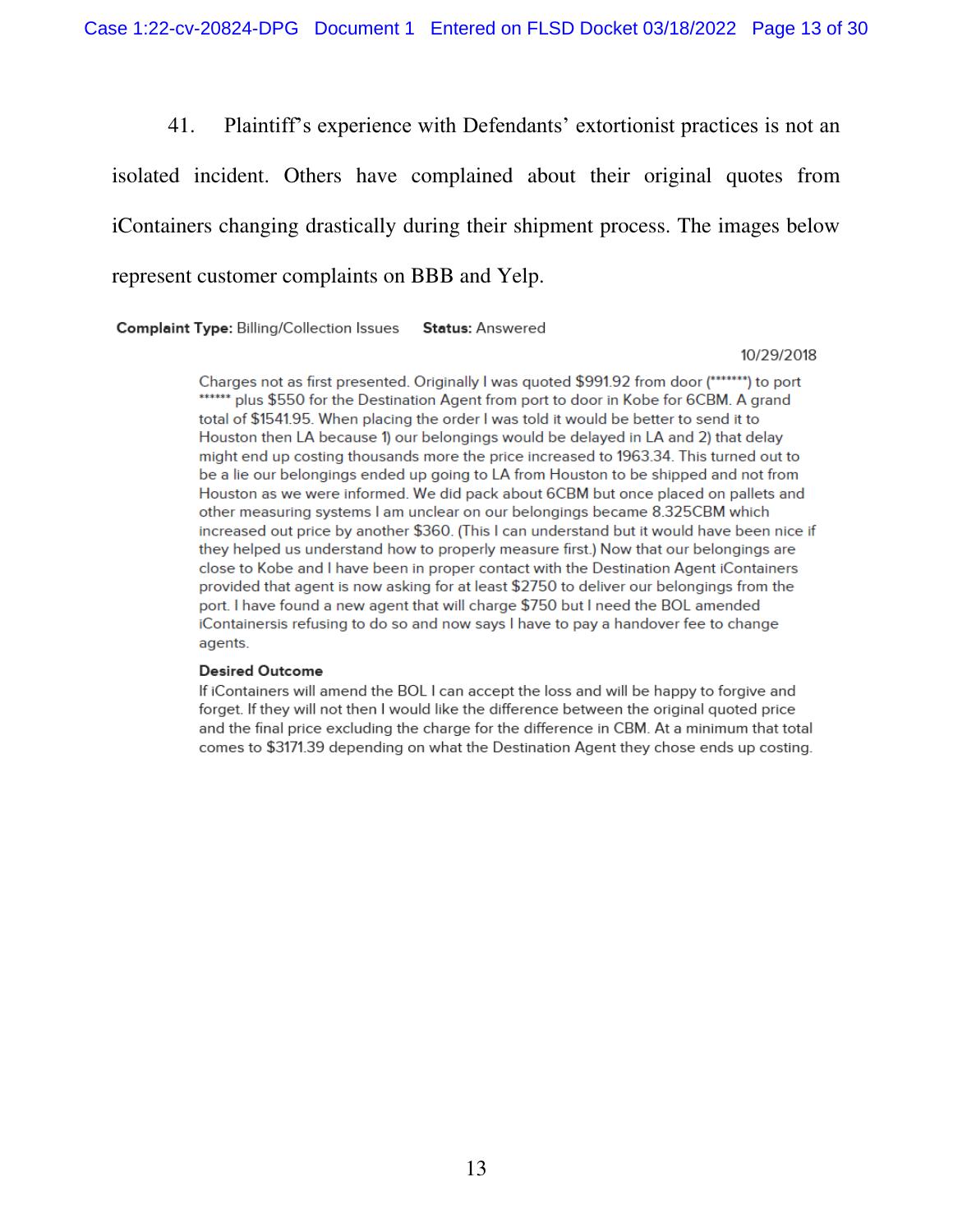

It has been 6 months since I contacted them, 2 months since they picked up my pallet and still the pallet lies in the US when it was supposed to arrived two weeks ago. It is very difficult to reach any of the staff and they do not do anything to fix the issues when the sales person was very clear that

there would not be any delay. This company seems to offer the lowest price. dont be fooled. I wont ever recommend it.

| <b>W</b> Useful |            | <b>⊝</b> Cool |
|-----------------|------------|---------------|
|                 | 10/26/2019 |               |

This company is scam and fraudulent company, use the cheap quote as bait after that keep asking you for more money. I was quoted \$2100 for a 20 ft. Container from LA to Bangkok after a month delay \$2500 additional bullshit fraudulent cost they released the container! Once I opened it practically most of my items were damaged, called icontainers initiated a claim after 9 months the crooked insurance company based in UK operating from Spain (this should tell you a lot) writes me "after evaluating damages your deductible is more than the damsge amount" without sending an appraisal or adjuster they decided that they are not paying.

For those who are thinking of shipping DO NOT USE THIS FRSUDULANT COMPANY.

**tool** 



**A** Funny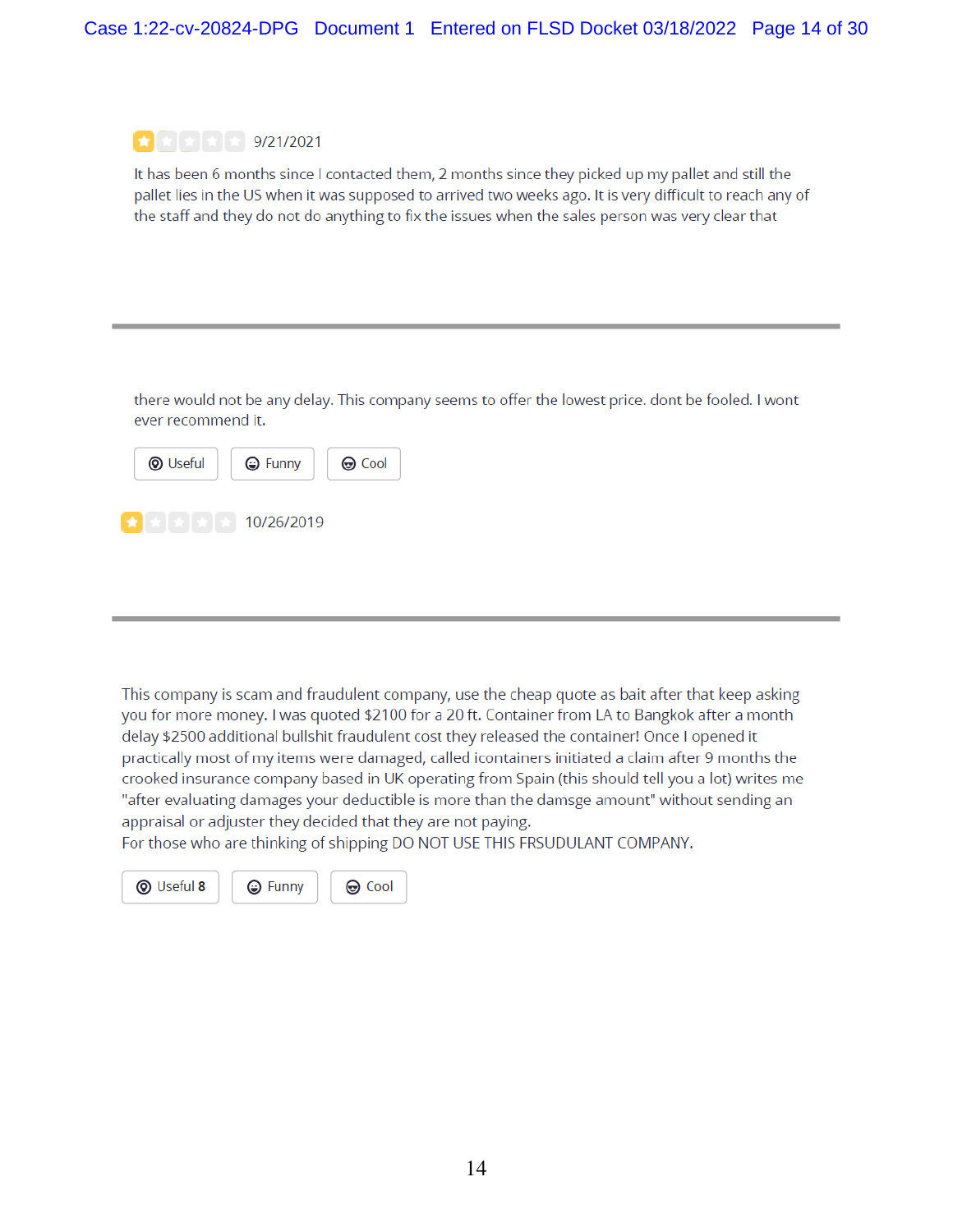### $\left| \frac{1}{2} \right|$   $\left| \frac{1}{2} \right|$   $\left| \frac{1}{2} \right|$  11/8/2019

My close family friend informed me of his horrible experience with this company and I had to write the review on his behalf with his story. First and foremost this just happened in last 2 months and they paid all fees to iContainer upfront. They blatantly lied to him multiple times. They lied to him telling him that his container of items would take only 10 days to ship instead it took 20 days. Why? This fraudulent and irresponsible company said that they informed him that they FORGOT TO PAY FLEET COMPANY! Not only did it take twice as long to ship and took over a month to even receive the merchandise... ICONTAINERS REFUSED TO PAY THE ADDITIONAL STORAGE FEES THAT WERE INCURRED DUE TO THEIR OWN NEGLIGENCE! It cost over \$100.00 each day to store items while the shipping company was waiting to receive payment as they would not release the container until they received their full payment from iContainer. PLEASE STAY AWAY FROM THIS COMPANY. THE RISK IS NOT WORTH IT.

God bless you all.





iContainers lead me to believe and quoted within the documents that I received that the total cost of this shipping purchase would not exceed \$461.58 USD followed by a maximum of \$400 US on arrival...MAXIMUM this was false information, when i had driven all the luggage from Tucson AZ to LA they then proceeded to charge me an extra \$250 even though this was not in the inital quote but at that point I had no way to return my belongings home so was forced to pay that. The only following cost i was told would be between \$150 and \$400 on arrival, this was still alot more than i was initially told but i saved that money so i could pick up my goods. It has now been at sea for 6 weeks and i have been waiting to recieve my goods with intent to pay the final fee. I have now been informed that it is a total of \$1350.40. I CANNOT afford this and have been totally lead astray by this company and now they are threating to charge me \$165 storage fees per night which means i have lost all the money it cost initally and all my belongings which is all i have left so this company has completely robbed me of everything and now i have to start again. This is all very wrong.

**W** Useful 13

**tool**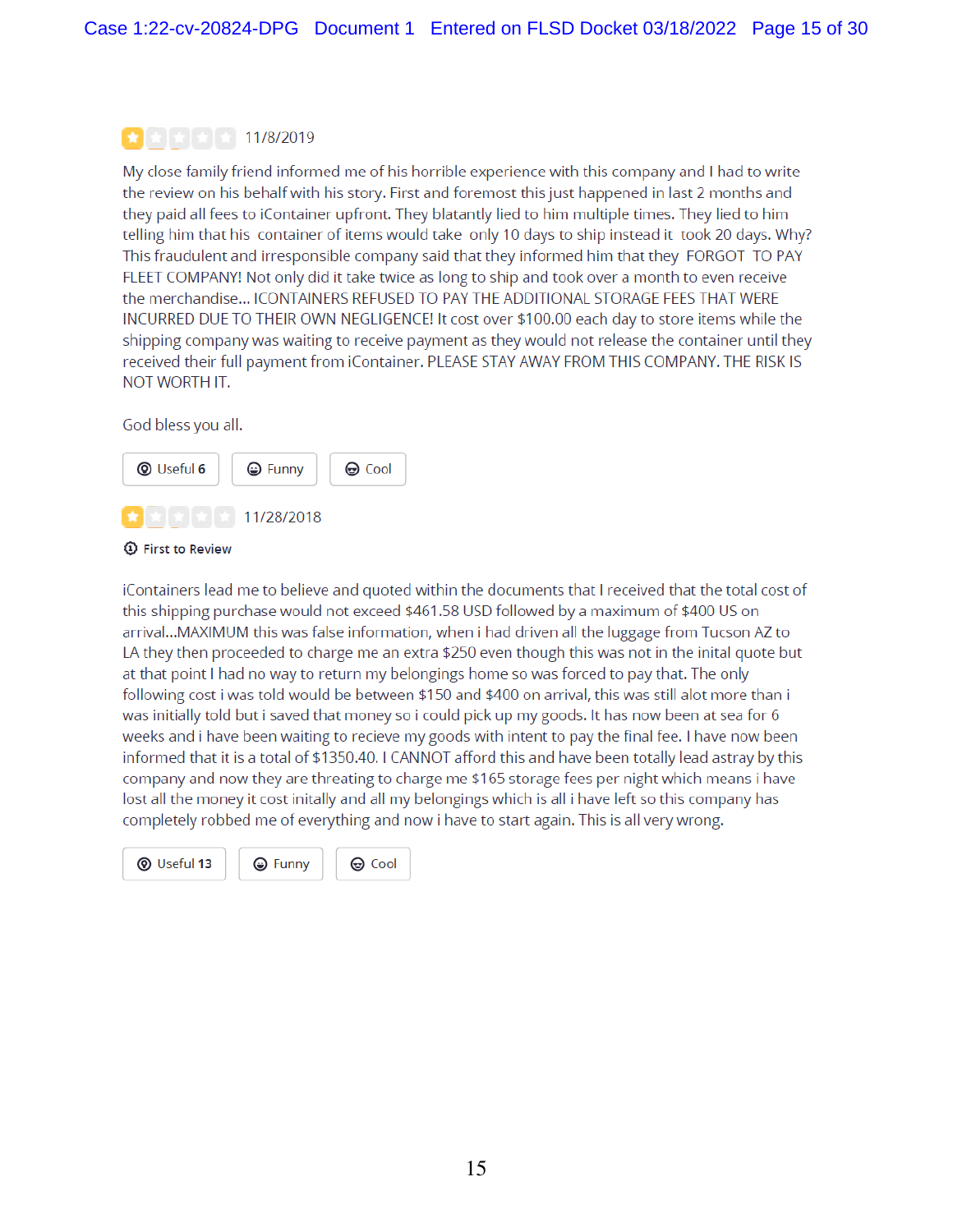## $\left| \frac{1}{2} \right|$   $\left| \frac{1}{2} \right|$   $\left| \frac{1}{2} \right|$  2/12/2019

I would like to believe that this company and their employees were unaware of the conmen they linked us up with when shipping our belongings to Costa Rica. But I wasn't born yesterday. It is evident that this company benefits from causing their customers to pay additional fees and jump through hoops for months. We were given no choice in who would handle our container shipment once it arrived in Costa Rica because iContainers chose the company for us. We shipped our clothes and furniture in September (with multiple requests from iContainers to pay duplicate fees...fishy) and now it is February and the Costa Rican company NEVER delivered our container. They tortured

us for over 5 months and I am having a baby in 4 WEEKS. If you do decide to trust this company and assume they are just incompetent as opposed to criminal, do yourself a favor and research the company they link you up with. We finally fired the CR company and hired an agency we found on our own and they delivered our items today after only 7 days. Again, I'd like to believe iContainers is not a corrupt company, but where there's smoke...

**W** Useful 12 **⊕** Cool 

# **CLASS ALLEGATIONS**

# **A. The Proposed Class**

42. Pursuant to Federal Rule of Civil Procedure  $23(a)$ ,  $(b)(2)$ , and  $(b)(3)$ ,

Plaintiff brings this action on behalf of a class consisting of itself and all others similarly situated, and more specifically defined as: "All persons or entities in the United States: a) who contracted with Defendants using Defendants' shipping platform; b) for a shipment involving oversea carriage and whose final destination was in the United States; c) who was subsequently billed for a charge in addition to the originally quoted amount for that same shipment; d) within the last four years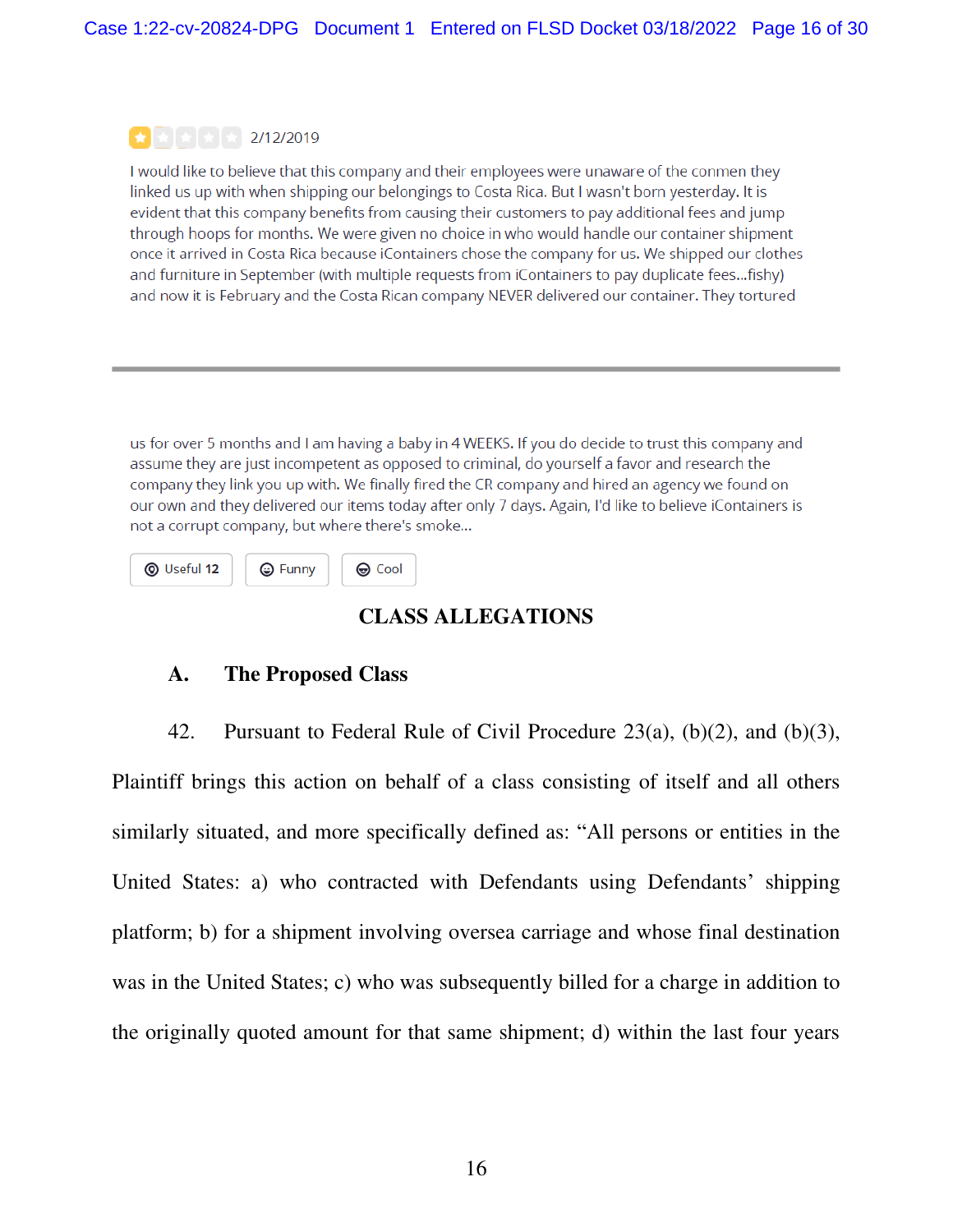preceding the filing of this Complaint and continuing until Defendants stop their bait and switch practices (the "Class").

43. Excluded from the Class are: (a) any executive, officer, employee, consultant, or agent of Defendants; (b) Defendants and any entities in which Defendants have a controlling interest, or which have a controlling interest in Defendants; (c) any entities in which Defendants' officers, directors, or employees are employed; (d) any of the legal representatives, heirs, successors, or assigns of Defendants; (e) the Judge to whom this case is assigned and any member of the Judge's immediate family and any other judicial officer assigned to this case; (f) any of Defendants' outside counsel and their immediate family.

# **1. The Proposed Class is so numerous that individual joinder is impracticable.**

44. Plaintiff claims, and asserts upon information and belief, that hundreds, if not thousands, of individuals or entities in the United States used iContainers during the period of time from [date of filing] until now (the "Class Period").

# **2. Answering questions common to the Proposed Class will drive the resolution of this litigation, and common questions predominate over individual questions.**

45. There are questions of law and fact common to the members of the Class and that predominate over any questions solely affecting the individual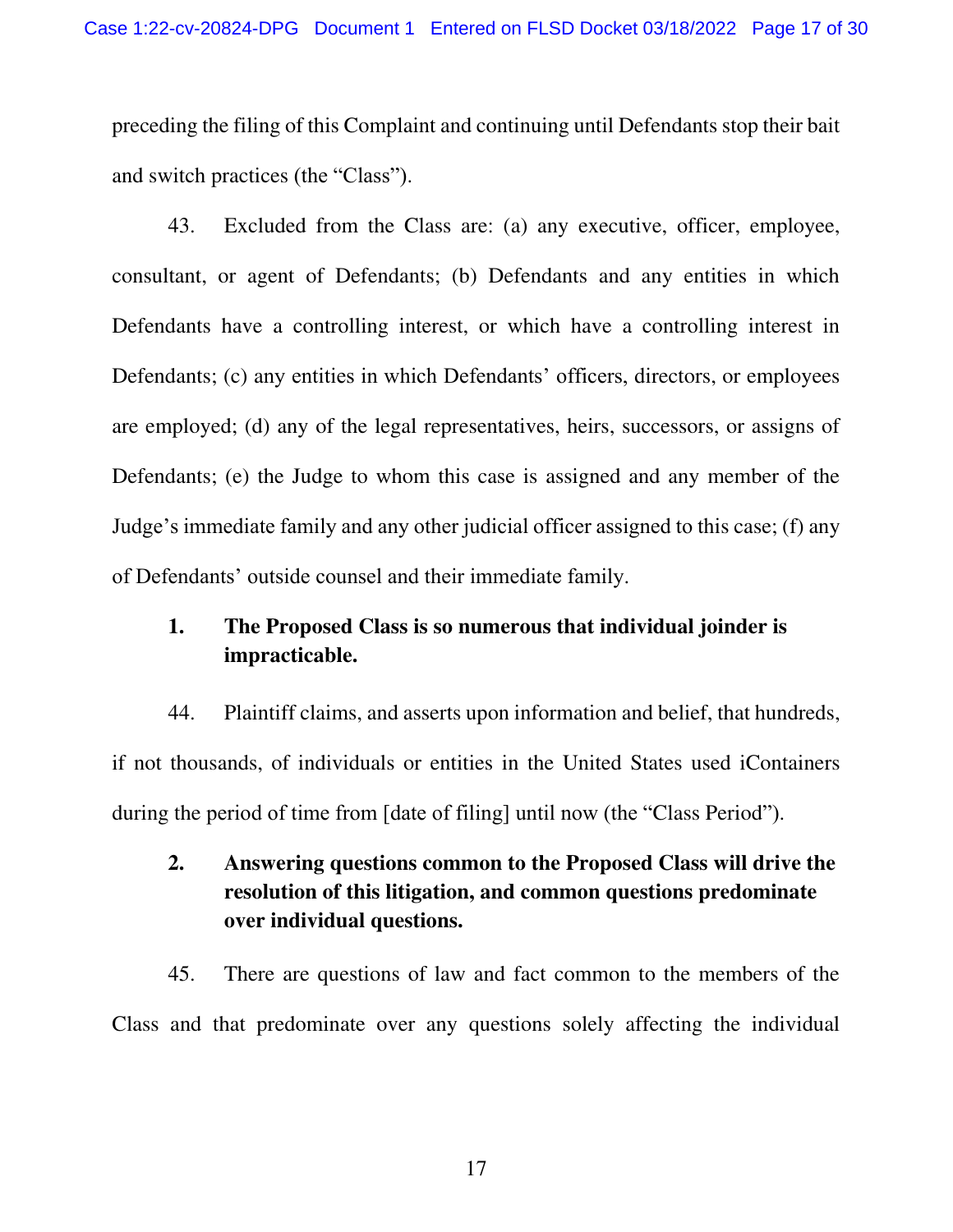members of the Class. Questions of fact and law common to the Class that will materially advance the litigation include, without limitation:

 a. Whether Defendants have engaged in a marketing scheme by which they promise low shipping quotations to potential customers all the while knowing that they would materially often add on additional surcharges – i.e., engaged in a "bait and surcharge" scheme;

b. Whether Defendants are liable for all damages claimed by Plaintiff and the Class for the claims set forth herein, including, without limitation, compensatory, punitive and/or statutory damages, restitution, interest, costs and disbursements, and attorneys' fees; and

c. Whether Defendant should be enjoined from continuing to market and sell their shipping services in a materially false and deceptive manner.

#### **3. SX Holdings' claims are typical of the claims of all class members.**

46. Plaintiff SX Holdings is a member of the Proposed Class because it paid money and contracted with Defendants to use Defendants' freight forwarding business during the Class Period, and its claims are typical of the claims of the members of the Class. Plaintiff has the same interests in this matter as all other members of the Class.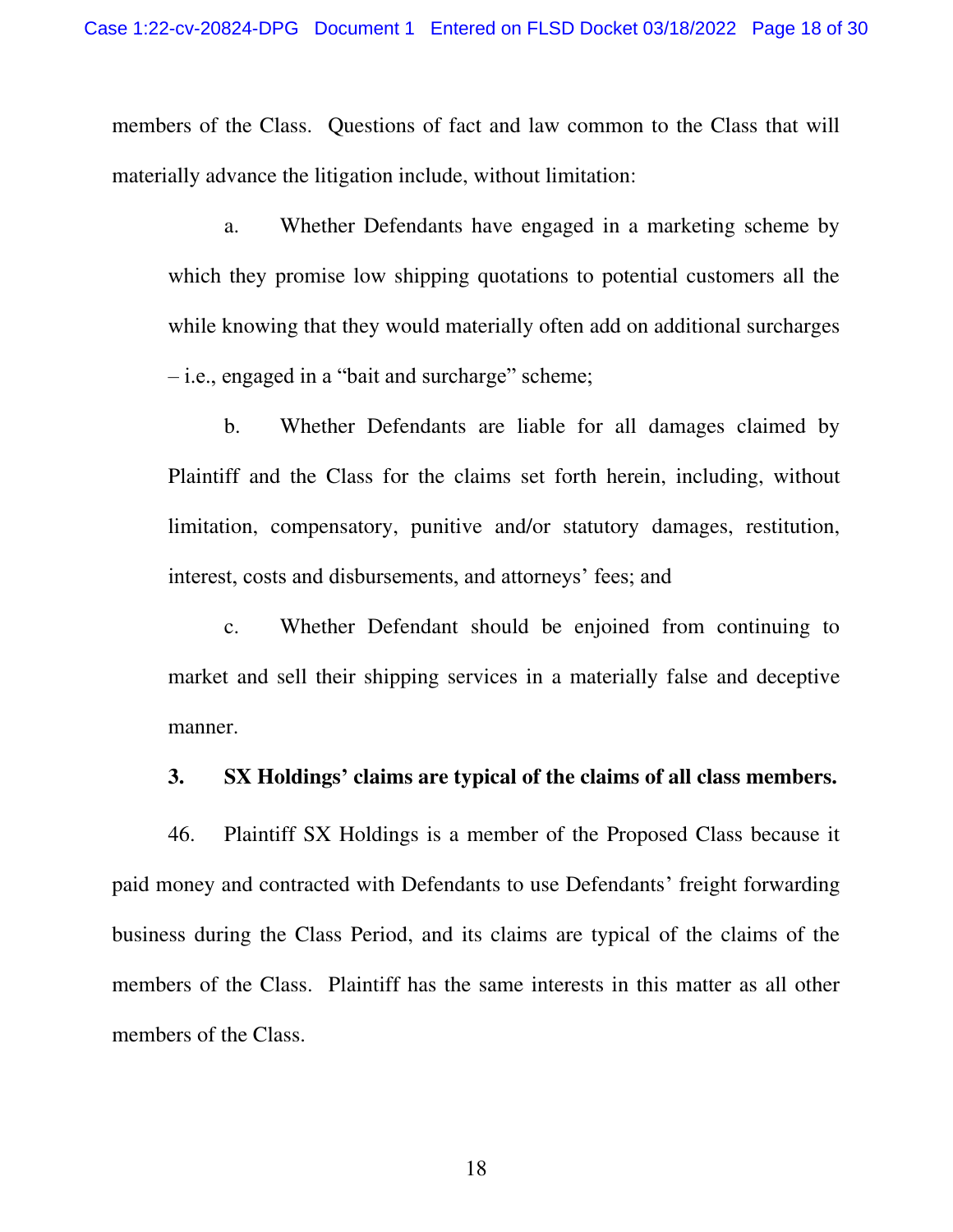# **4. SX Holdings and its counsel will adequately represent the Proposed Class.**

47. SX Holdings is an adequate class representative, is committed to pursuing this action, and has retained competent counsel experienced in class action litigation. It will put the interests of the Class Members on equal footing with its own interests.

## **5. Certification under Rules 23(b)(2) and (b)(3) is appropriate.**

48. Class certification of Plaintiff's claims is appropriate pursuant to Fed. R. Civ. P. 23(b)(2) because Defendants have acted or refused to act on grounds generally applicable to the Class, making appropriate both declaratory and injunctive relief with respect to the Class under the causes of action set forth herein, which are alleged in the alternative. The members of the Class are also entitled to injunctive relief to end Defendants' common and uniform policy under the claims set forth herein.

49. The prosecution of separate claims or defenses by or against individual members of the Class would create a risk of either inconsistent or varying adjudications concerning individual members of the Class which would establish incompatible standards of conduct for the Defendants.

50. Adjudications concerning individual members of the class which will, as a practical matter, be dispositive of the interests of other members of the class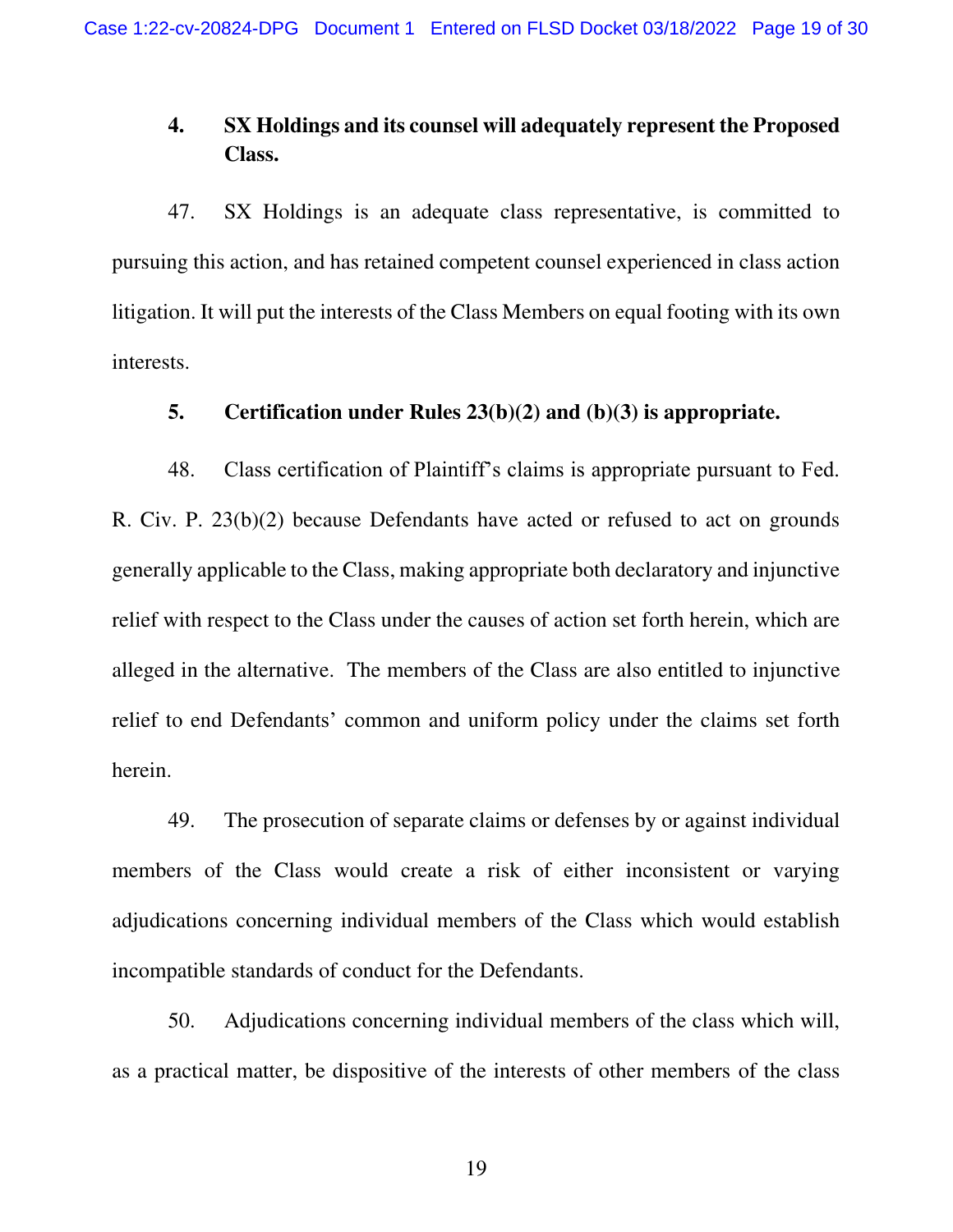who are not parties to the adjudications, or substantially impair or impede the ability of other members of the class who are not parties to the adjudications to protect their interests.

51. Class certification of Plaintiff's claims is also appropriate pursuant to Fed. R. Civ. P. 23(b)(3) because questions of law and fact common to the Class predominate over questions affecting only individual members of the Class, and because a class action is superior to other available methods for the fair and efficient adjudication of this litigation.

52. Plaintiff knows of no difficulty that would be encountered in the management of this litigation that would preclude its maintenance as a class action. Litigating common issues through a class action is likely more efficient than litigating multiple disputed involving the same questions separately.

# **COUNT I Violation of the Florida Deceptive and Unfair Trade Practices Act (FDUTPA)**

53. Plaintiff, on behalf of itself and all others similarly situated, repeat and reallege paragraphs 1 through 52, as if expressly set forth in this Count.

54. A plaintiff must establish three elements to assert a Florida Deceptive and Unfair Trade Practices Act claim: (1) a deceptive act or unfair practice; (2) causation; and (3) actual damages.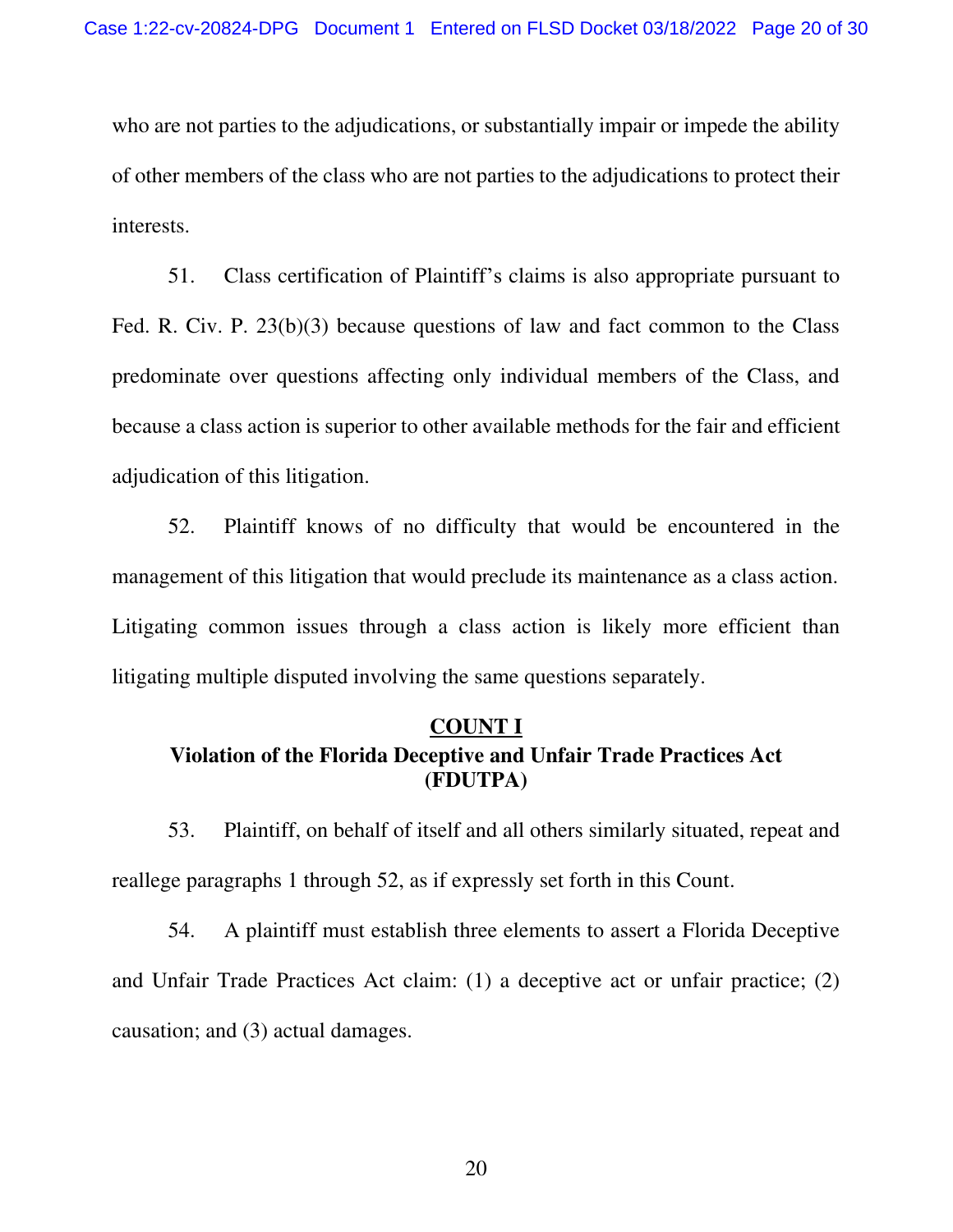55. Florida law declares that "[u]nfair methods of competition, unconscionable acts or practices, and unfair or deceptive acts or practices in the conduct of any trade or commerce are hereby declared unlawful." Fl. Stat. § 501.204(1).

56. The FDUTPA defines "consumer" broadly as an individual, entity, or any group or combination. *Id*. § 501.203(7).

57. The FDUTPA defines "trade or commerce" as "advertising, soliciting, providing, offering, or distributing, whether by sale, rental, or otherwise, of any good or service, or any property, whether tangible or intangible, or any other article, commodity, or thing of value, wherever situated." *Id*. § 501.203(8).

58. As set forth herein above, Defendants have engaged in unfair, unconscionable, or deceptive acts and practices by engaging in a "bait and surcharge" scheme, involving the steps of enticing customers to use iContainer's services knowing that they would upcharge and add additional surcharges and undisclosed fees, then charging surcharges and fees in excess of contracted quotes, and abetting the scheme by threatening to or holding cargo hostage until payments were made. While quotes for shipping may generally change for various reasons, such as if a customer enters the wrong weight or dimensions of their cargo or changes in government policy or exchange rates, Defendants' scheme is wrongly and deceptively predicated on systematically underquoting costs with the intention of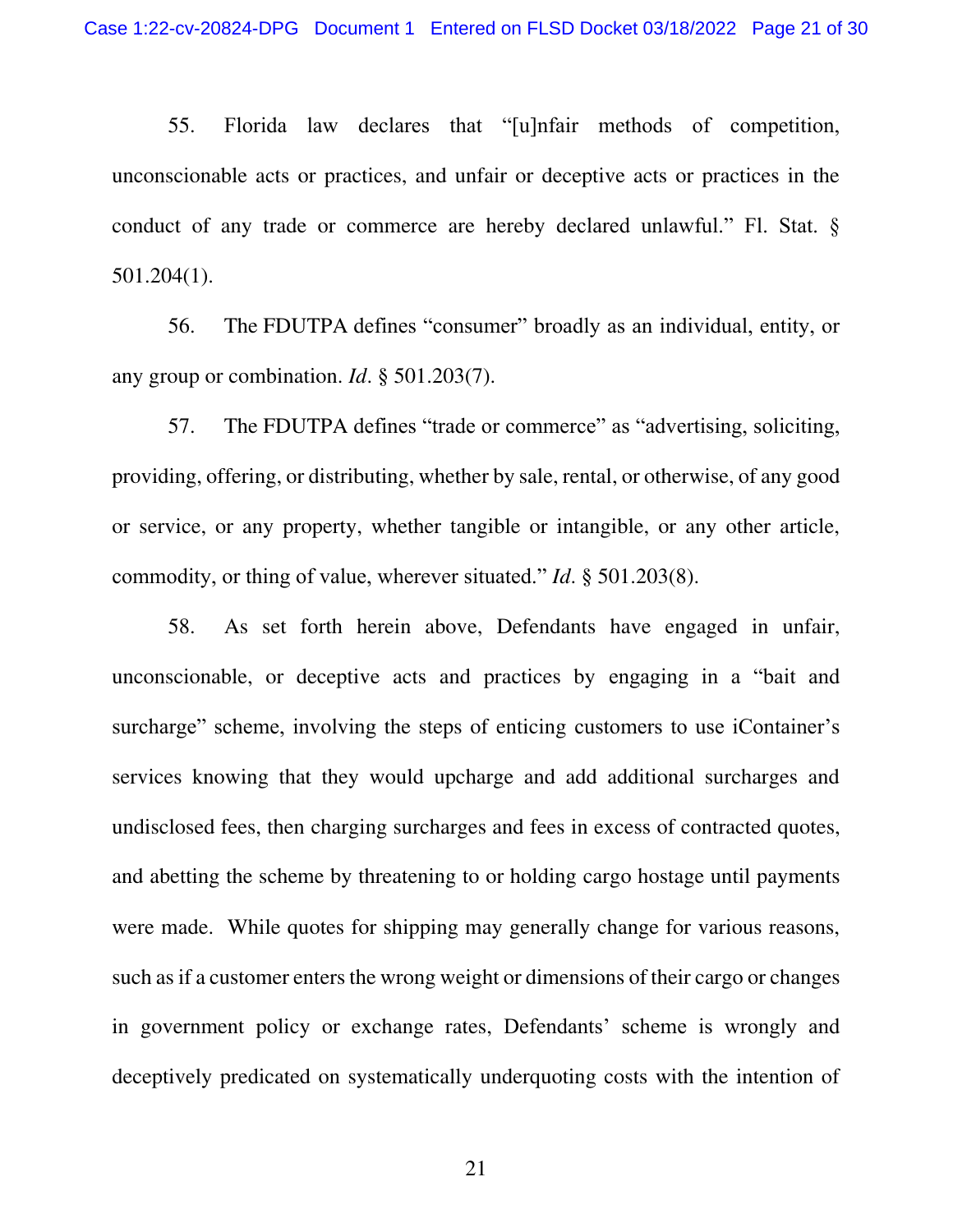adding surcharges later for items that they knew or should have known would be charged. Part of the entirety of the scheme is to include charges for items that they will otherwise specifically claim to be included in their "all inclusive" pricing, a scheme that would mislead reasonable consumers into agreeing to use Defendants for their international shipping needs and then often finding themselves being coerced into having to pay the fees and surcharges in order to free their goods from being held up in transit., This is a scheme designed to increase Defendants' profits at the expense of consumers.

59. Plaintiff and the Class members have suffered ascertainable and actual damages as a direct and proximate result of Defendants' unfair, deceptive, and wrongful acts. As a direct and proximate result of Defendants' unfair and deceptive business practices, Plaintiff is aggrieved by the assessment of additional surcharges, junk fees, and assessments by Defendant and members of the class are likewise aggrieved and/or incurred damages by making payments or owing balances attributable to the surcharges.

60. Plaintiff and members of the Class are entitled to a declaration that Defendants' practice of assessing surcharges and junk fees for services above the quoted price constitutes an unfair and deceptive practice under FDUTPA.

61. Plaintiff and members of the Class are also entitled to equitable relief, including restitution of amounts paid for the unlawful surcharges; and the cessation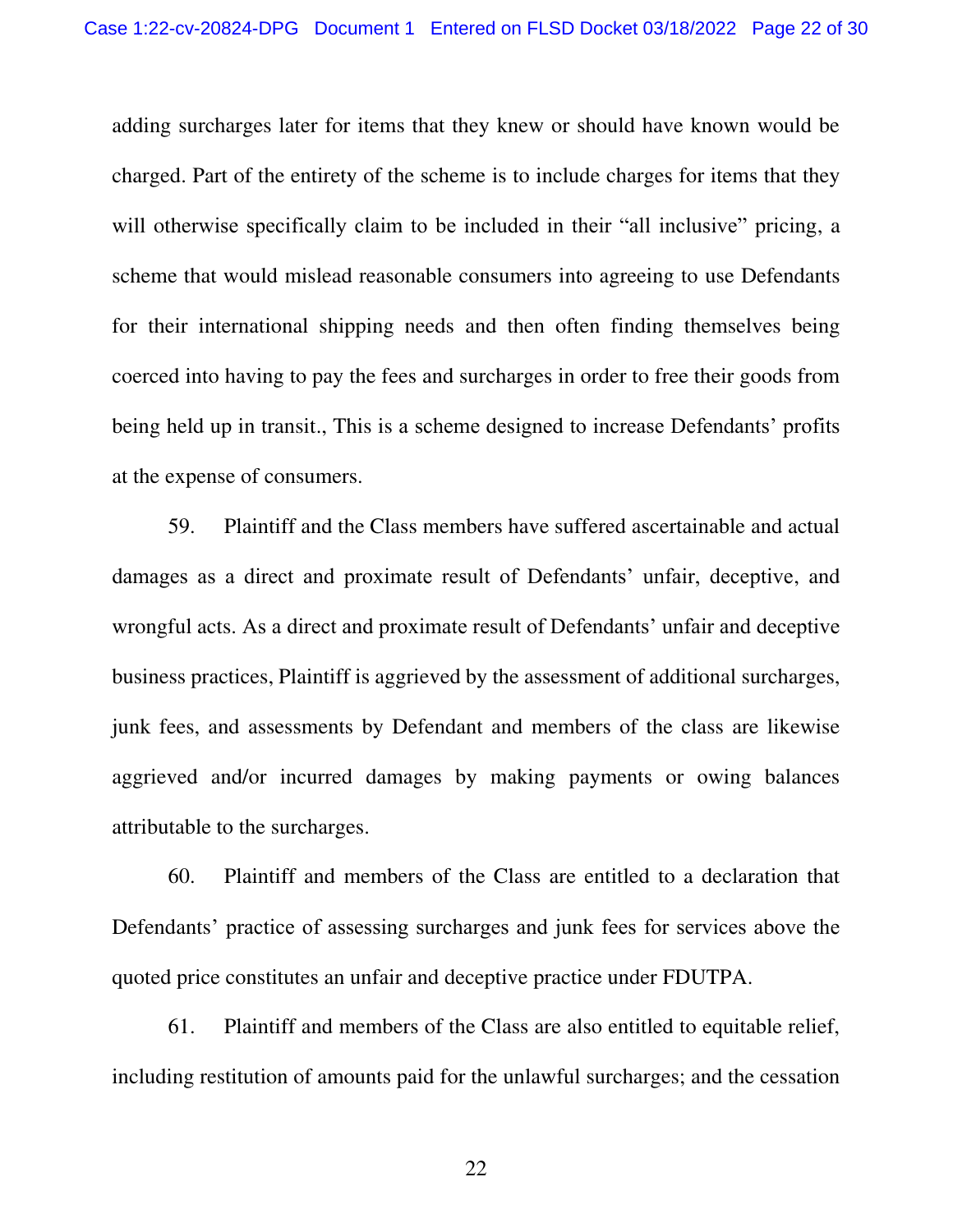of collection activity for outstanding account balances that included the unlawful surcharges.

# **COUNT II Breach of Contract**

62. Plaintiff, on behalf of itself and all others similarly situated, repeat and reallege paragraphs 1through 52, as if expressly set forth in this Count.

63. As a part of its contract with Plaintiff, Defendant agreed in writing with

regard to the pricing it provides to customers that:

Pricing is based on the information supplied by the booking. based on legal weight and in-gauge dimensions and are subject to availability of equipment and scheduling. RATES ARE SUBJECT TO CHANGE IF THE COMMODITY, LOCATION, WEIGHTAND/OR DIMENSIONS OFFERED AT THE TIME of booking. The company diligently attempts to anticipate all expenses; however, any out-of-pocket expenses will be communicated to customer and at your account.

64. In charging Plaintiff additionally for Custom Clearance (Broker) Fees, CFS Warehouse Fees, Trucking Fees and PayPal Fees, all of which were fees that could have been reasonably anticipated by Defendants. Indeed, CFS Warehouse Fees are container freight station fees that are, as a matter of standard industry practice, assessed for LCL shipments. After arriving at the destination port, LCL cargo is taken to a CFS to be deconsolidated; and then, after that, loaded into a truck and transported to the final destination.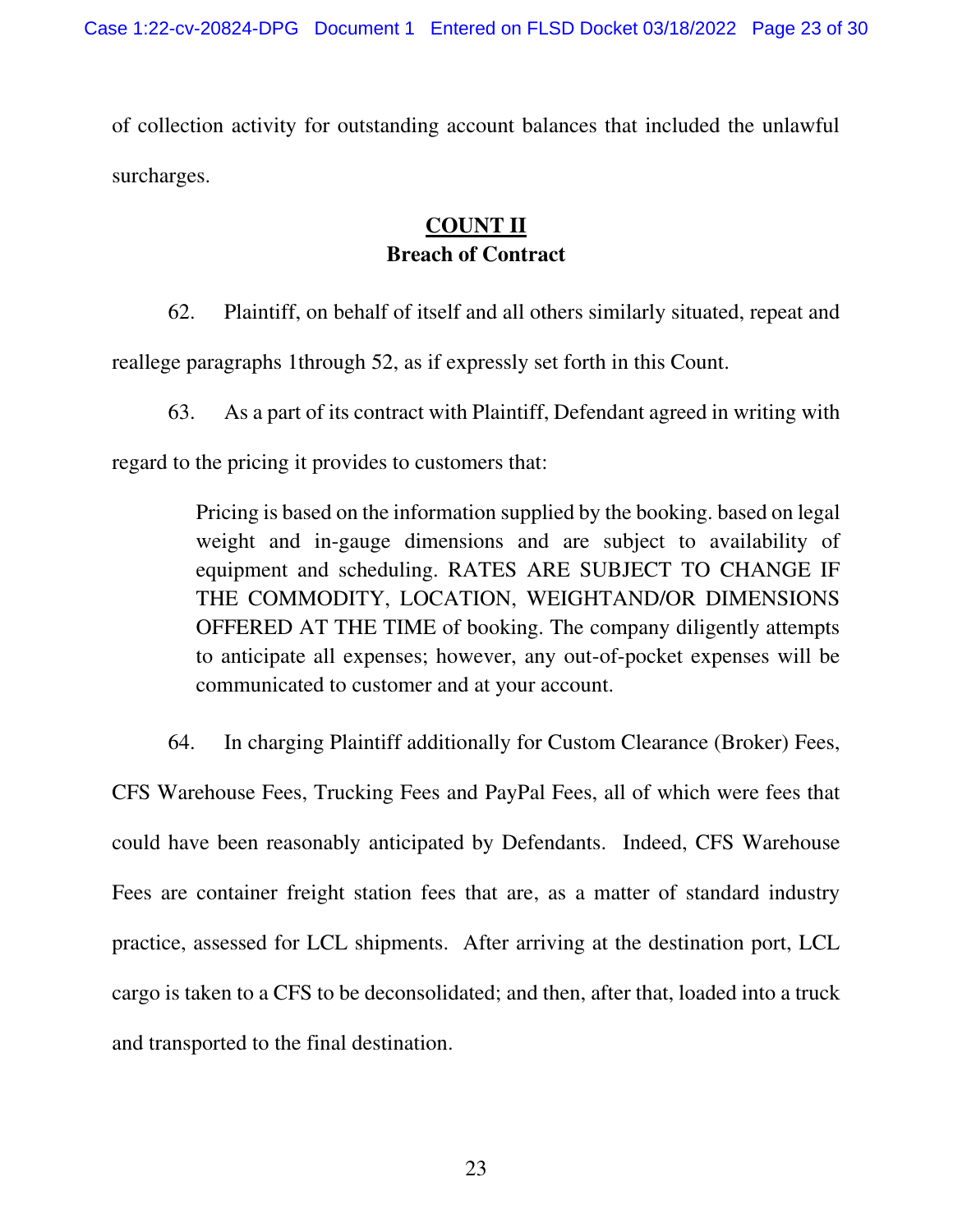65. Defendants also breached the contract between Plaintiff and Defendants because it did not authorize Defendants to assess the additional charges at issue. The contract states that:

> Quotations are given on the basis of immediate acceptance by the Customer. Notwithstanding acceptance of the quotations by the Customer, the Company shall be at liberty to revise quotations or charges in the event of changes of state polices and market in currency exchange, rates of freight, insurance premiums or any charges applicable to the goods.

66. By its terms, this provision only gives the Company the right to revise its quoted prices due to changes in state policies, currency exchanges, rates of freight, insurances premiums, which are not at issue here, or changes in "any charges applicable to the goods." This provision, however, must be read in connection with the contract provision quoted in paragraph 53, which requires Defendants to diligently attempt to anticipate all expenses. This contract term can therefore not be read to permit any increase in charges no matter whether the charges could have been reasonably anticipated or not. Here, all of the additional charges imposed on Plaintiff could have been reasonably anticipated.

67. Defendants also breached the delivery terms of the contract. Rather than shipping the Plaintiff's goods to Baltimore, Defendants shipped them to New York. This diversion together with Defendants' hold ups of Plaintiff's goods while it attempted to secure additional payments by Plaintiff caused the almost one-month delay in the expected delivery of Plaintiff's goods in Washington, D.C.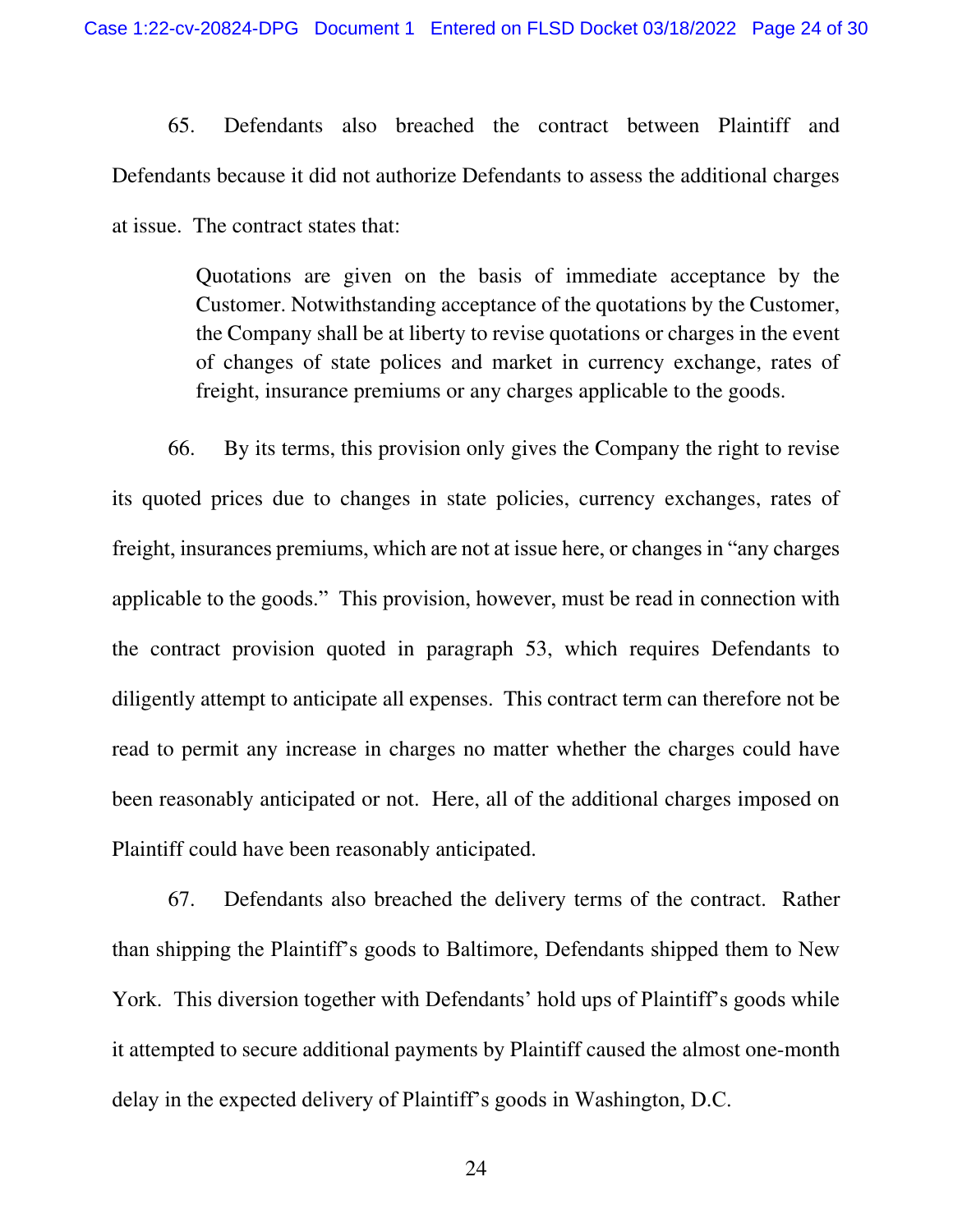68. Defendants also failed to diligently determine the costs of shipments by the members of the Class and thereby breached the contracts Class members had with Defendants.

69. Plaintiff and the Class members have suffered ascertainable and actual damages as a direct and proximate result of Defendants' breaches of contract in amounts yet to be determined.

#### **COUNT III**

## **Breach of the Implied Covenant of Good Faith and Fair Dealing**

70. Plaintiff, on behalf of itself and all others similarly situated, repeat and reallege paragraphs 1 through 52, as if expressly set forth in this Count, which is alleged in the alternative to Count II.

71. Defendants contracted with Plaintiff and Class members for the shipment of cargo from abroad to the United States. The contract between Plaintiff and Defendants is ambiguous as to whether it permits Defendants to impose the additional charges at issue. It states that:

> Quotations are given on the basis of immediate acceptance by the Customer. Notwithstanding acceptance of the quotations by the Customer, the Company shall be at liberty to revise quotations or charges in the event of changes of state polices and market in currency exchange, rates of freight, insurance premiums or any charges applicable to the goods.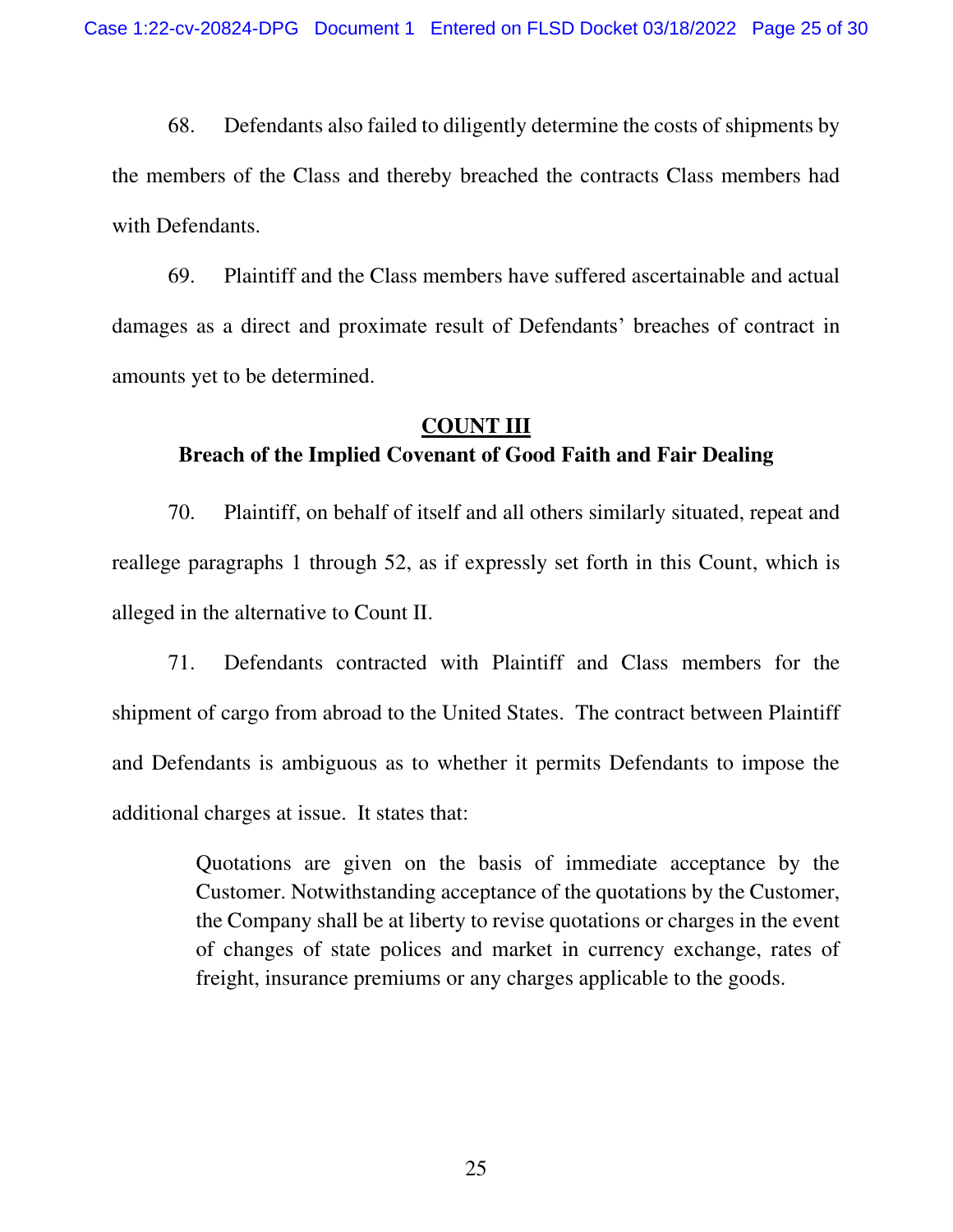72. The term changes "applicable to the goods" is vague and ambiguous and could be read to be limited to changes in the size or quantity of the goods as represented in the Quote.

73. To the extent that Defendants rely on this provision to justify their additional charges to Plaintiffs, Defendants breached the implied covenant of good faith and fair dealing by construing this ambiguous provision against Plaintiff.

74. By virtue of their actions, Defendants unfairly frustrated the contract's purpose and disappointed the Plaintiff's and Class members' expectations and deprived Plaintiff and Class members of their contract's expectation and benefits, which led Plaintiff and Class Members to suffer damages in the form of paying surcharges and losing business.

75. Plaintiff and the Class members have suffered ascertainable and actual damages as a direct and proximate result of Defendants' breach of the implied covenant of good faith and fair dealing.

## **COUNT IV UNJUST ENRICHMENT**

76. Plaintiff, on behalf of itself and all others similarly situated, repeat and reallege paragraphs 1through 52, as if expressly set forth in this Count, which is alleged in the alternative to Counts II and III.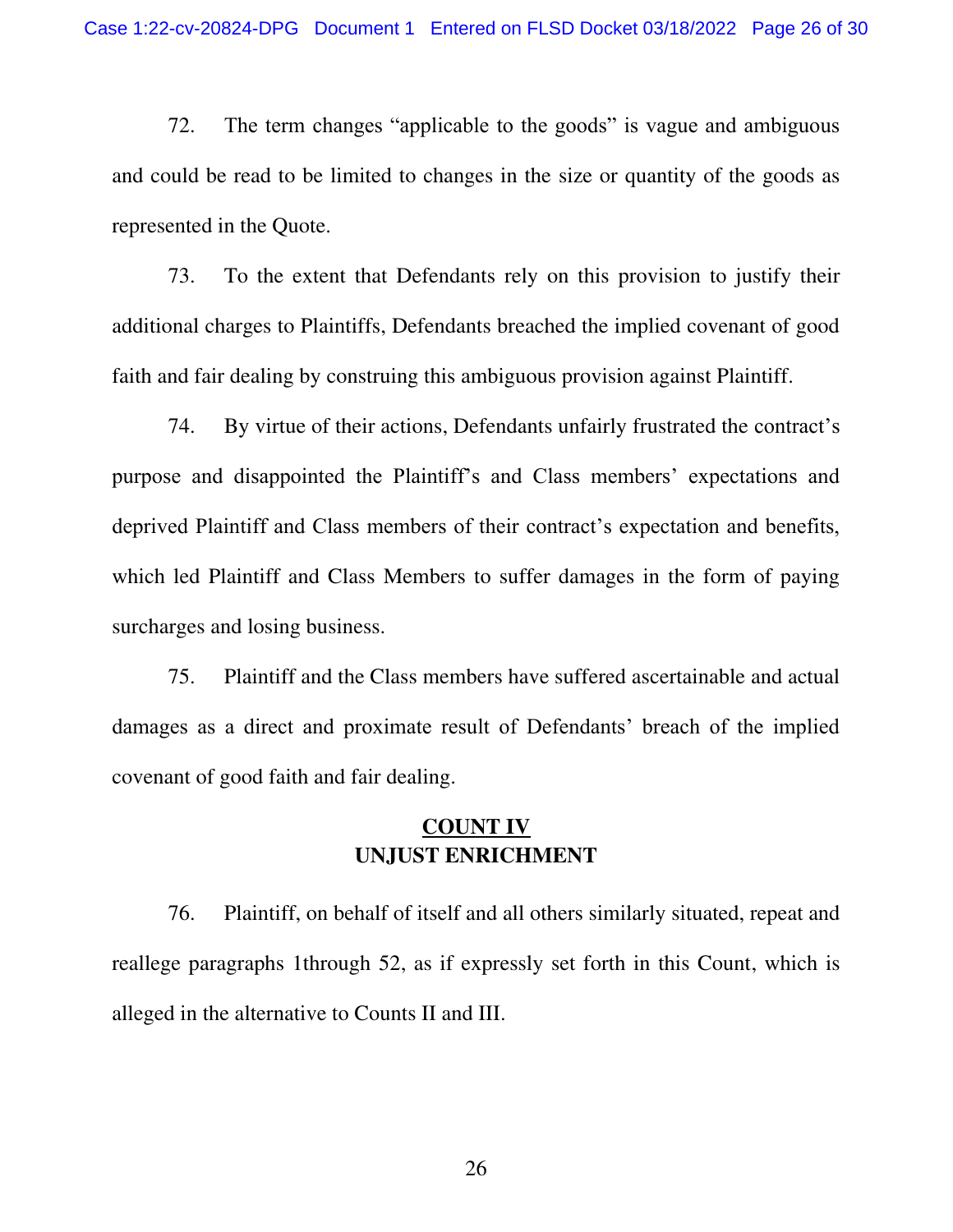77. By virtue of the actions set forth above, Defendants have received monies from its wrongful "bait and surcharge" scheme, which monies were derived from Plaintiffs and the other members of the Class pursuant to payment of unwarranted amounts to Defendants. When considered under the totality of the circumstances, particularly given Defendants' wrongful and deceptive sales practices, Defendants have been unjustly enriched to the detriment of Plaintiff and the other members of the Class.

78. Defendants' retention of some or all of the monies they gained through their wrongful acts and practices would be unjust considering the circumstances of their obtaining those monies.

79. Defendants should be required to disgorge the unjustly obtained monies and to make restitution to Plaintiffs and the other members of the Class, in an amount to be determined, of the monies by which they have been unjustly enriched.

## **PRAYER FOR RELIEF**

WHEREFORE, Plaintiff, on behalf of itself and all others similarly situated, prays for judgment against Defendant as follows:

A. For an Order certifying this case as a class action as provided by Rule 23(a) and (b) of the Federal Rules of Civil Procedure, appointing Plaintiff as class representative, and appointing the undersigned to act as Class Counsel;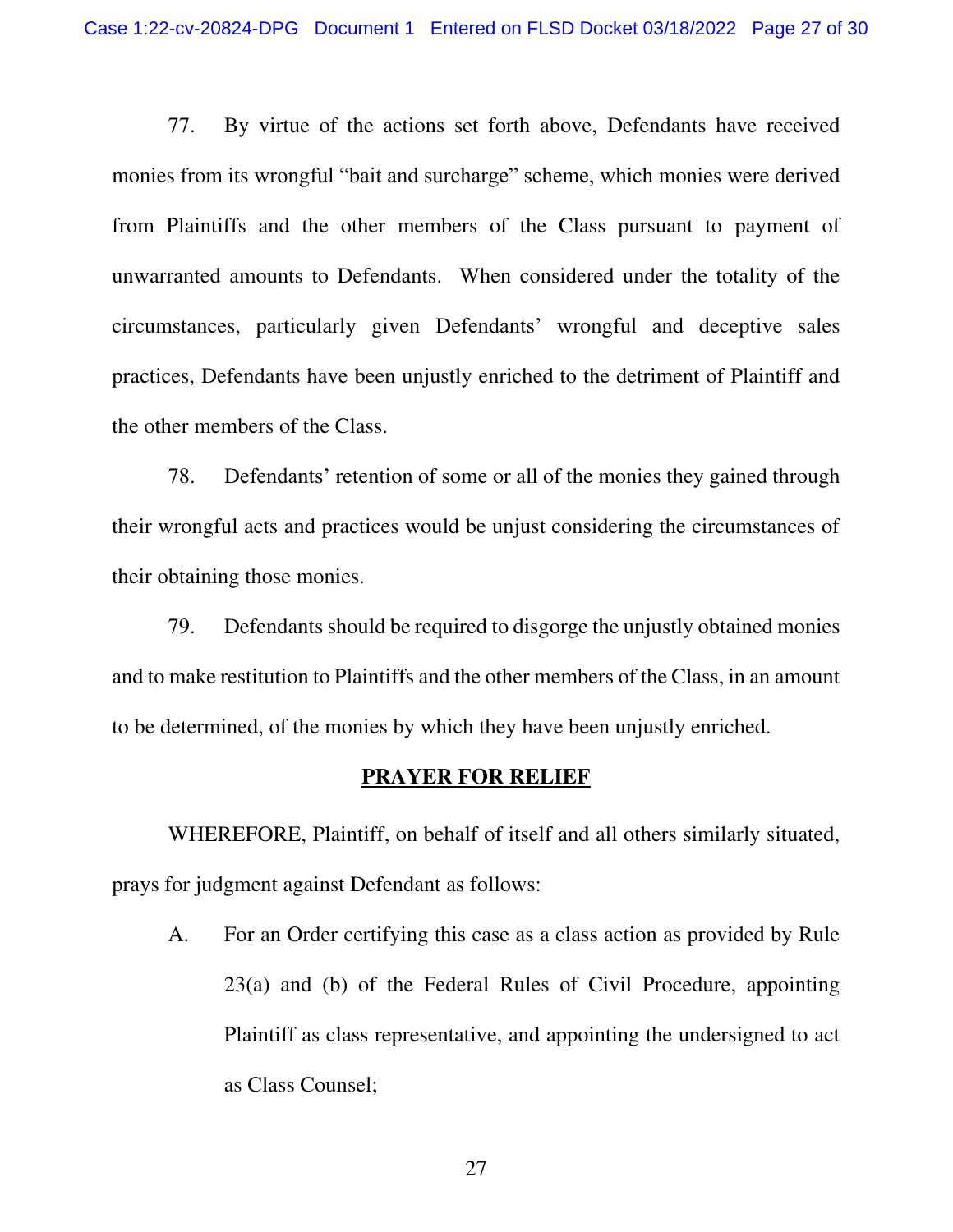- B. For an Order declaring that Defendants are financially responsible for notifying all Class members;
- C. For an Order prohibiting Defendants from future violations of FDUTPA, and requiring Defendants to comply with that statute and all applicable rules and regulations;
- D. Awarding actual damages, punitive damages, and statutory damages pursuant to causes of action set forth herein, as well as pre-judgment and post-judgment interest on the same;
- E. Awarding reasonable attorneys' fees and costs of suit in connection with this action; and
- F. For such other and further relief as Plaintiff and Class members may be entitled or as the Court deems equitable and just.

# **DEMAND FOR JURY TRIAL**

Plaintiff demands a trial by jury on all issues so triable.

Respectfully submitted this  $18<sup>th</sup>$  day of March, 2022.

VARNELL & WARWICK, P.A. /S/Janet R. Varnell Janet R. Varnell, FBN: 0071072 Brian W. Warwick, FBN: 0605573 Matthew T. Peterson, FBN: 1020720 Erika Willis, FBN: 100021 1101 E. Cumberland Ave., Suite 201H, #105 Tampa, Florida 33602 Telephone: (352) 753-8600 Facsimile: (352) 504-3301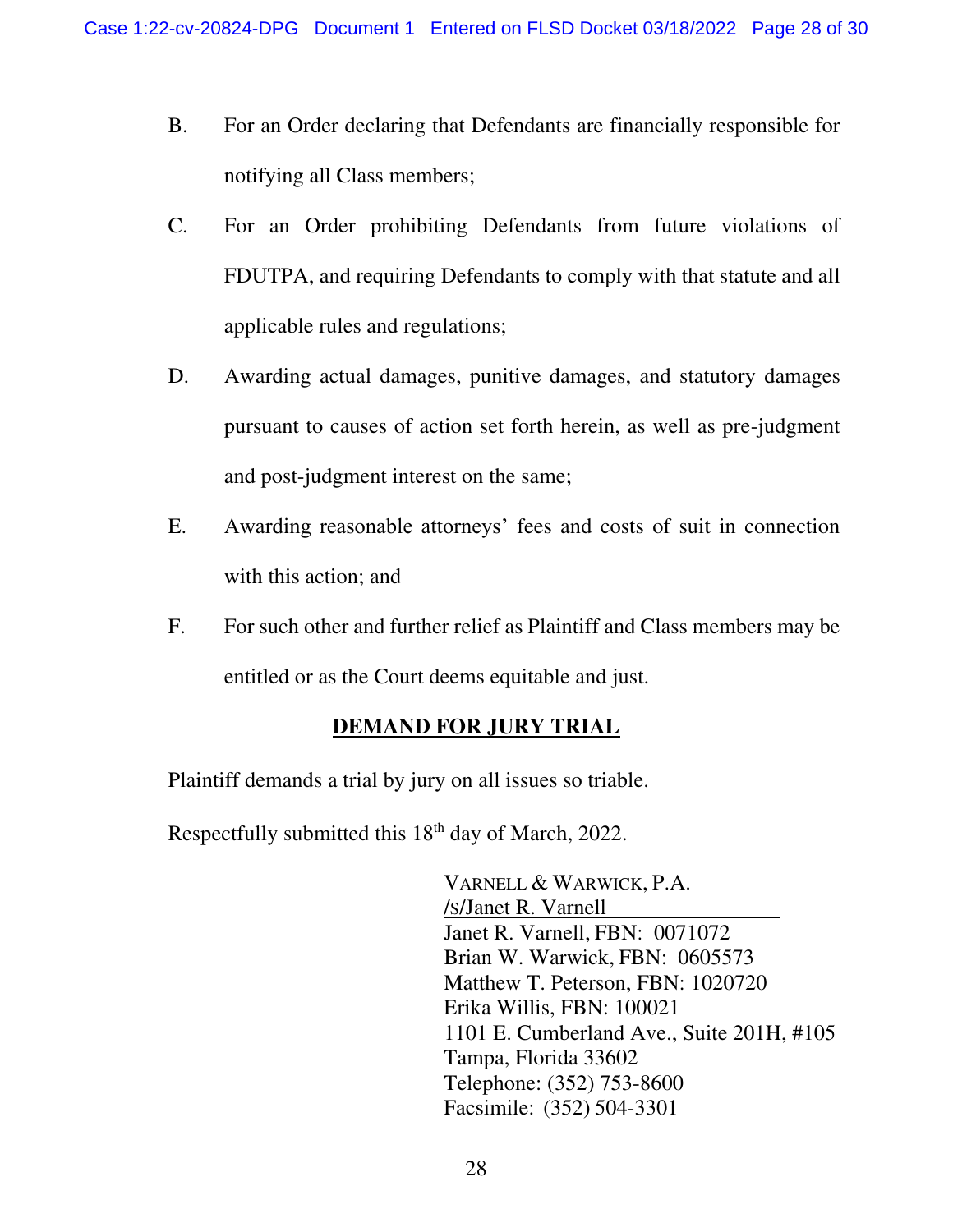*bwarwick@vandwlaw.com jvarnell@vandwlaw.com mpeterson@vandwlaw.com ewillis@vandwlaw.com* 

KLAFTER LESSER LLP Jeffrey A. Klafter\* Seth R. Lesser\* Christopher Timmel\* Two International Drive, Suite 350 Rye Brook, New York 10573 Telephone: (914) 934-9200 Facsimile: (914) 934-9220 *jak@klafterlesser.com seth@klafterlesser.com Christopher.timmel@klafterlesser.com*  \*Pro hac to be filed

*Attorneys for Plaintiff and the Putative Class*